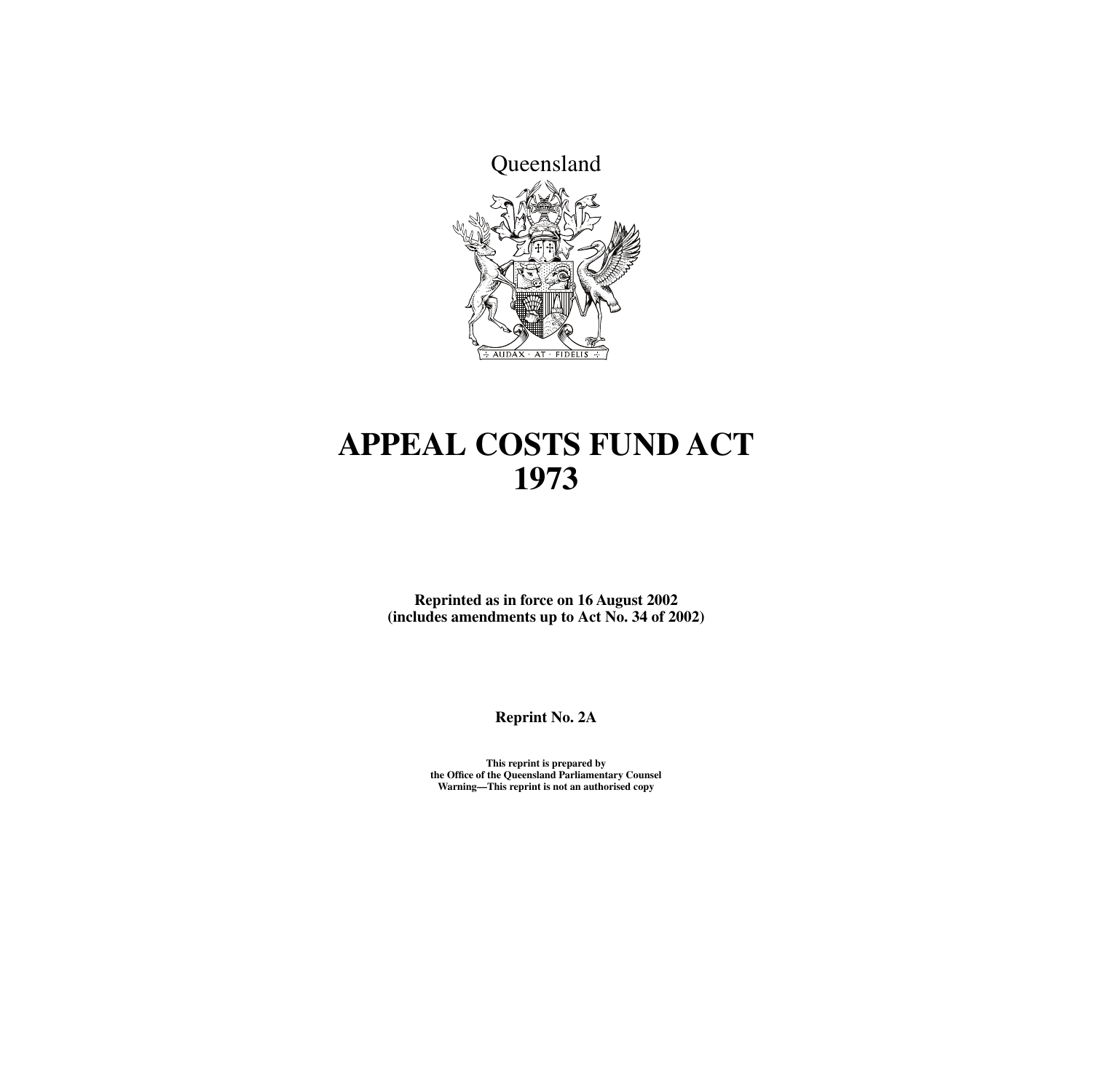# **Information about this reprint**

This Act is reprinted as at 16 August 2002. The reprint shows the law as amended by all amendments that commenced on or before that day (Reprints Act 1992 s 5(c)).

The reprint includes a reference to the law by which each amendment was made—see list of legislation and list of annotations in endnotes.

Minor editorial changes allowed under the provisions of the Reprints Act 1992 have been made to use aspects of format and printing style consistent with current drafting practice (s 35).

This page is specific to this reprint. See previous reprints for information about earlier changes made under the Reprints Act 1992. A table of earlier reprints is included in the endnotes.

#### **Also see endnotes for information about—**

- **when provisions commenced**
- **editorial changes made in earlier reprints.**

#### **Dates shown on reprints**

**Reprints dated at last amendment** All reprints produced on or after 1 July 2002, hard copy and electronic, are dated as at the last date of amendment. Previously reprints were dated as at the date of publication. If a hard copy reprint is dated earlier than an electronic version published before 1 July 2002, it means the legislation was not further amended and the reprint date is the commencement of the last amendment.

If the date of a hard copy reprint is the same as the date shown for an electronic version previously published, it merely means that the electronic version was published before the hard copy version. Also, any revised edition of the previously published electronic version will have the same date as that version.

**Replacement reprint date** If the date of a hard copy reprint is the same as the date shown on another hard copy reprint it means that one is the replacement of the other.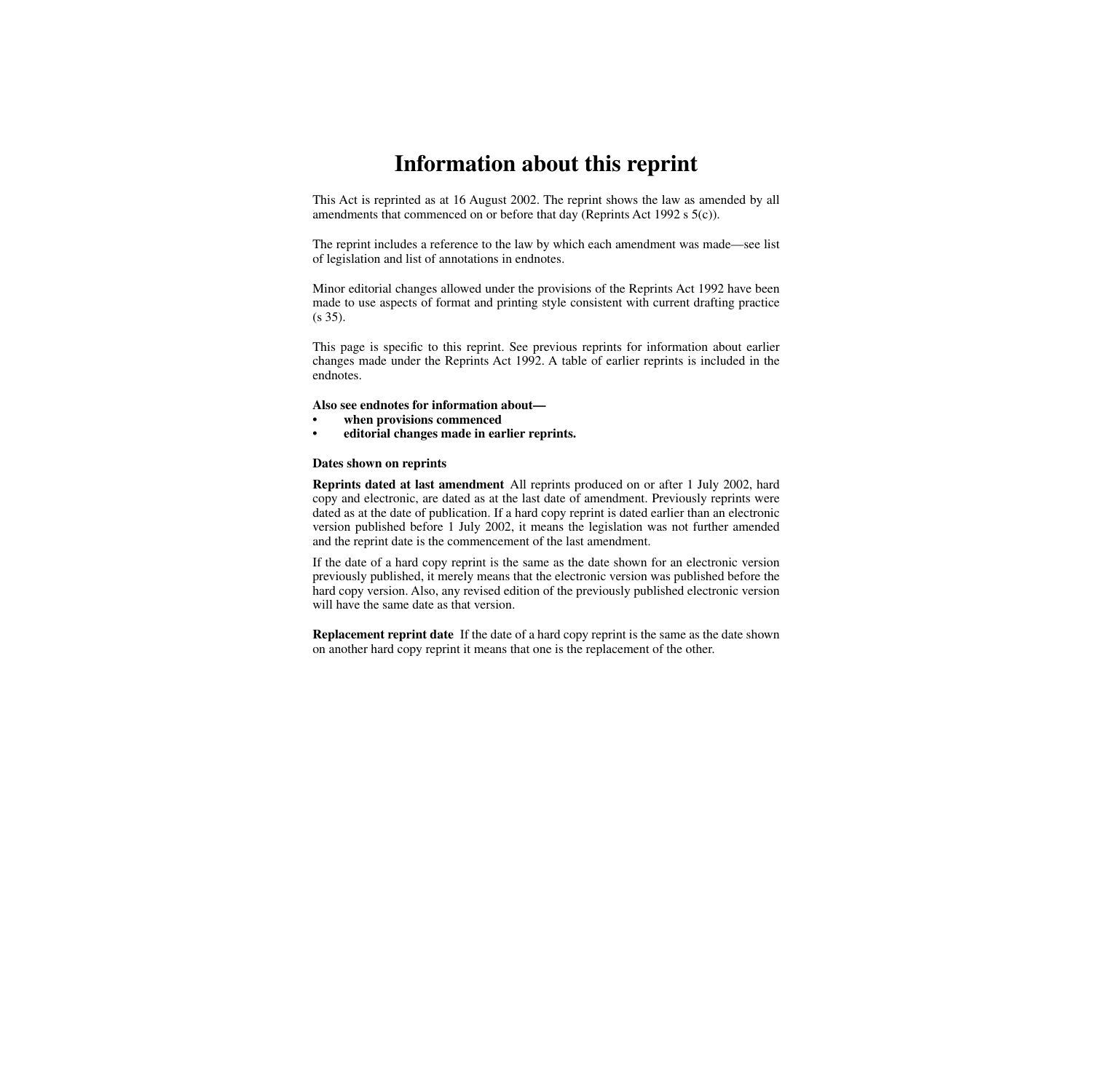

# **APPEAL COSTS FUND ACT 1973**

# **TABLE OF PROVISIONS**

| Section        |                                                        | Page           |  |
|----------------|--------------------------------------------------------|----------------|--|
|                | <b>PART 1-PRELIMINARY</b>                              |                |  |
| $\mathbf{1}$   |                                                        | 3              |  |
| 2              |                                                        | 3              |  |
| $\overline{4}$ |                                                        | 3              |  |
|                | PART 2-APPEAL COSTS FUND AND BOARD                     |                |  |
| 5              |                                                        | $\overline{4}$ |  |
| 6              |                                                        | 6              |  |
| 7              |                                                        | 7              |  |
| 8              |                                                        | $\overline{7}$ |  |
| 9              |                                                        | 7              |  |
|                | <b>PART 3-FINANCE</b>                                  |                |  |
| 10             |                                                        | 8              |  |
| 11             |                                                        | 8              |  |
| 12             |                                                        | 8              |  |
| 13             |                                                        | 9              |  |
| 14             |                                                        | 9              |  |
|                | PART 4-INDEMNITY CERTIFICATES                          |                |  |
| 15             |                                                        | 9              |  |
| 16             |                                                        | 9              |  |
| 17             | Grant of indemnity certificate to successful appellant | 11             |  |
| 18             |                                                        | 11             |  |
| 19             |                                                        | 12             |  |
| 20             |                                                        | 12             |  |
| 21             |                                                        | 14             |  |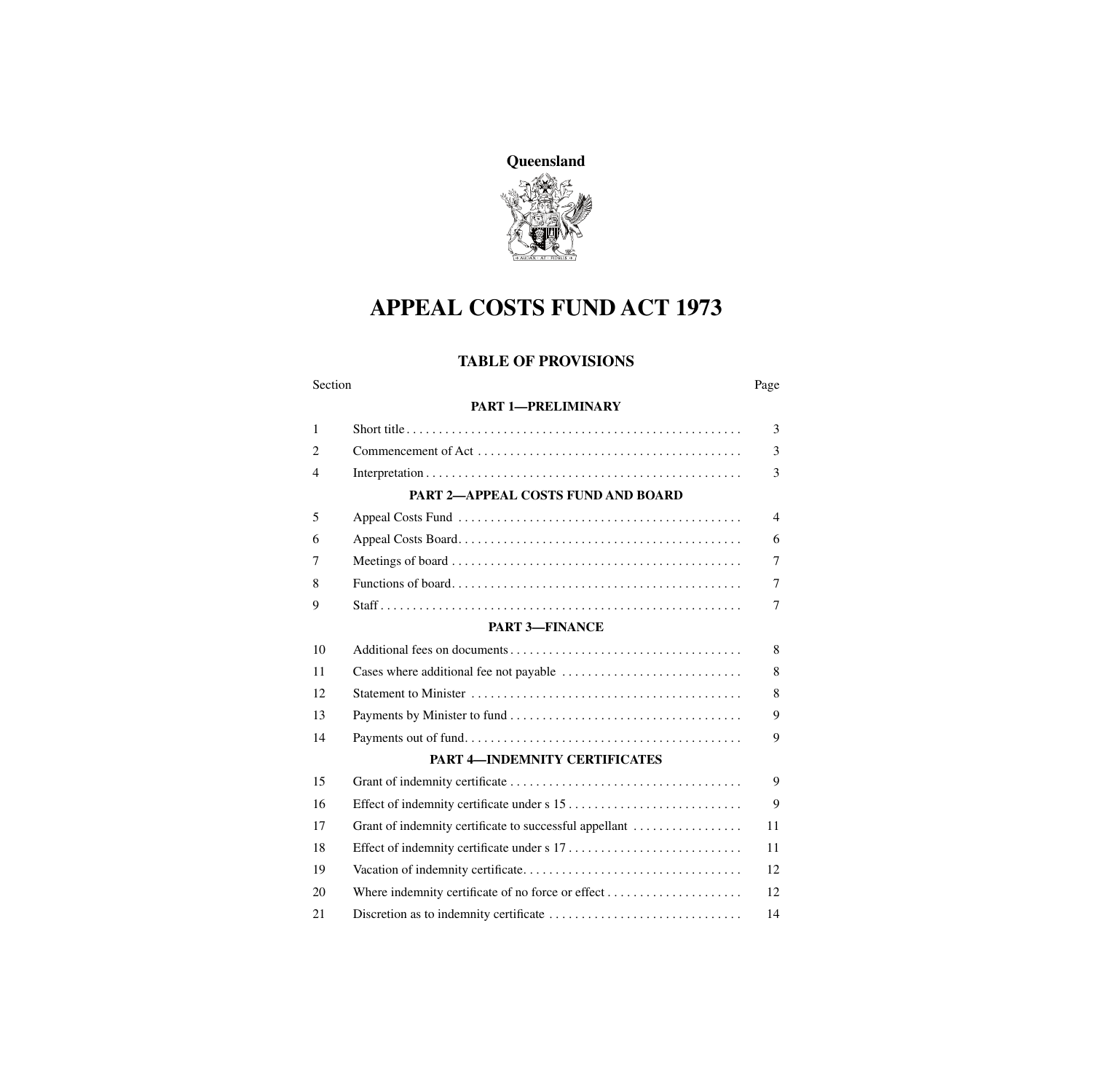## **[PART 5—MISCELLANEOUS PROVISIONS](#page-15-1)**

| 22  | Abortive proceedings and new trials after proceedings discontinued | 14  |
|-----|--------------------------------------------------------------------|-----|
| 22A | Entitlement where point of law referred under s $669A(2)$ of Code  | 15  |
| 23  |                                                                    |     |
| 24  |                                                                    |     |
| 25  |                                                                    | 18  |
| 26  |                                                                    | -18 |

## **[ENDNOTES](#page-21-0)**

| $\mathbf{1}$   | 20 |
|----------------|----|
| 2              | 20 |
| 3              | 20 |
| $\overline{4}$ | 21 |
| 5              | 21 |
| 6              | 21 |
| 7              | 22 |
| 8              | 23 |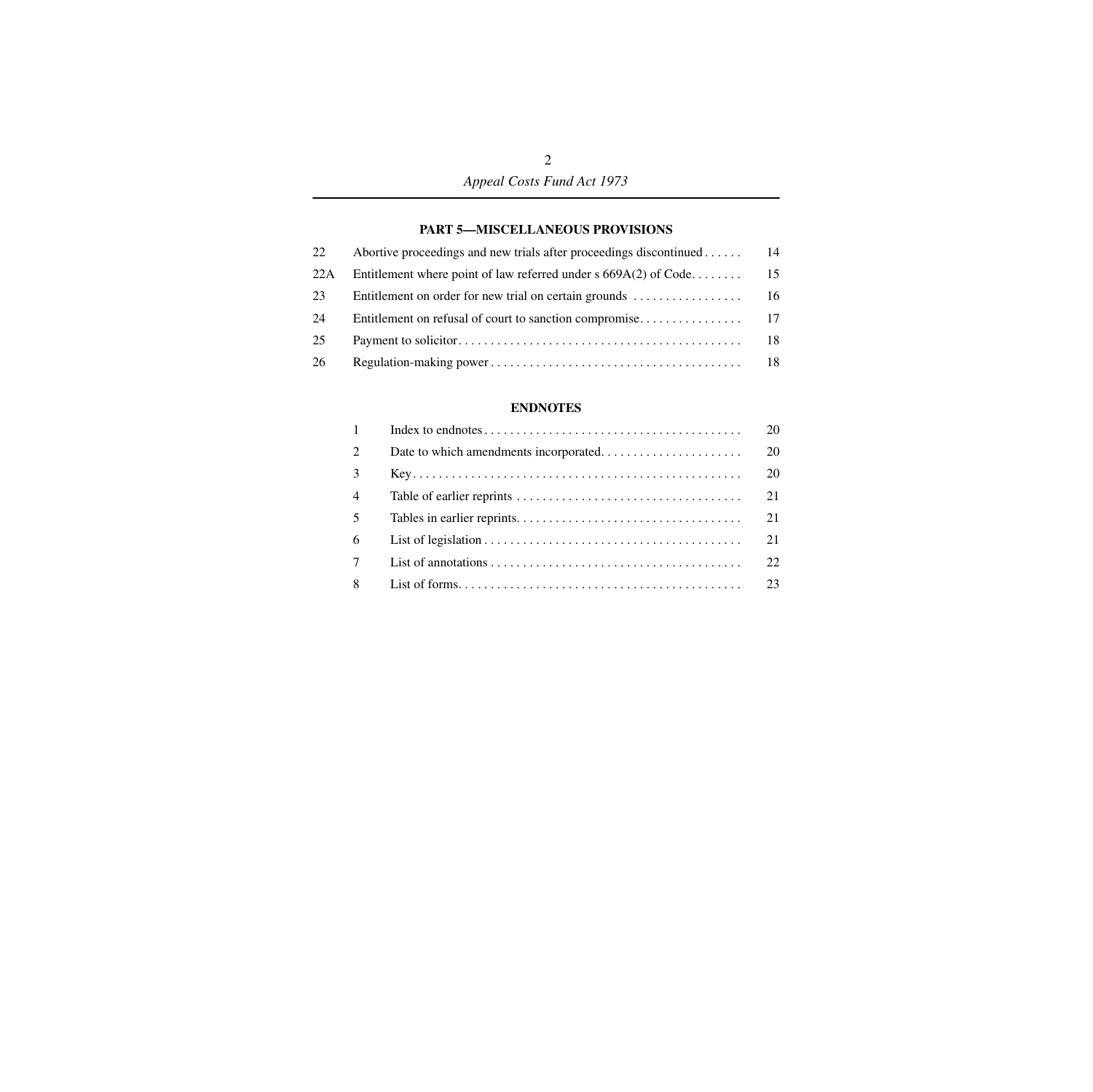# **APPEAL COSTS FUND ACT 1973**

[as amended by all amendments that commenced on or before 16 August 2002]

## **An Act to make provision with respect to liability for the costs of certain litigation, to establish a fund to meet that liability and for purposes connected therewith**

# **PART 1—PRELIMINARY**

### <span id="page-4-1"></span><span id="page-4-0"></span>**1 Short title**

This Act may be cited as the *Appeal Costs Fund Act 1973*.

### <span id="page-4-2"></span>**2 Commencement of Act**

This Act shall commence on a date appointed by proclamation.

## <span id="page-4-3"></span>**4 Interpretation**

In this Act—

- **"appeal"** includes an order to review, a case stated for the opinion or determination of a superior court on a question of law, a question of law reserved in the form of a special case for the opinion of a superior court, a motion for a new trial and any other proceeding in the nature of an appeal;
- **"appellant"** includes the next friend of an infant or person under disability or the guardian *ad litem* of any person;

**"assessed"**, in relation to costs, includes taxed.

**"board"** means the Appeal Costs Board constituted under this Act;

**"costs"**, in relation to an appeal, include the costs of an application for an indemnity certificate in respect of an appeal but do not include costs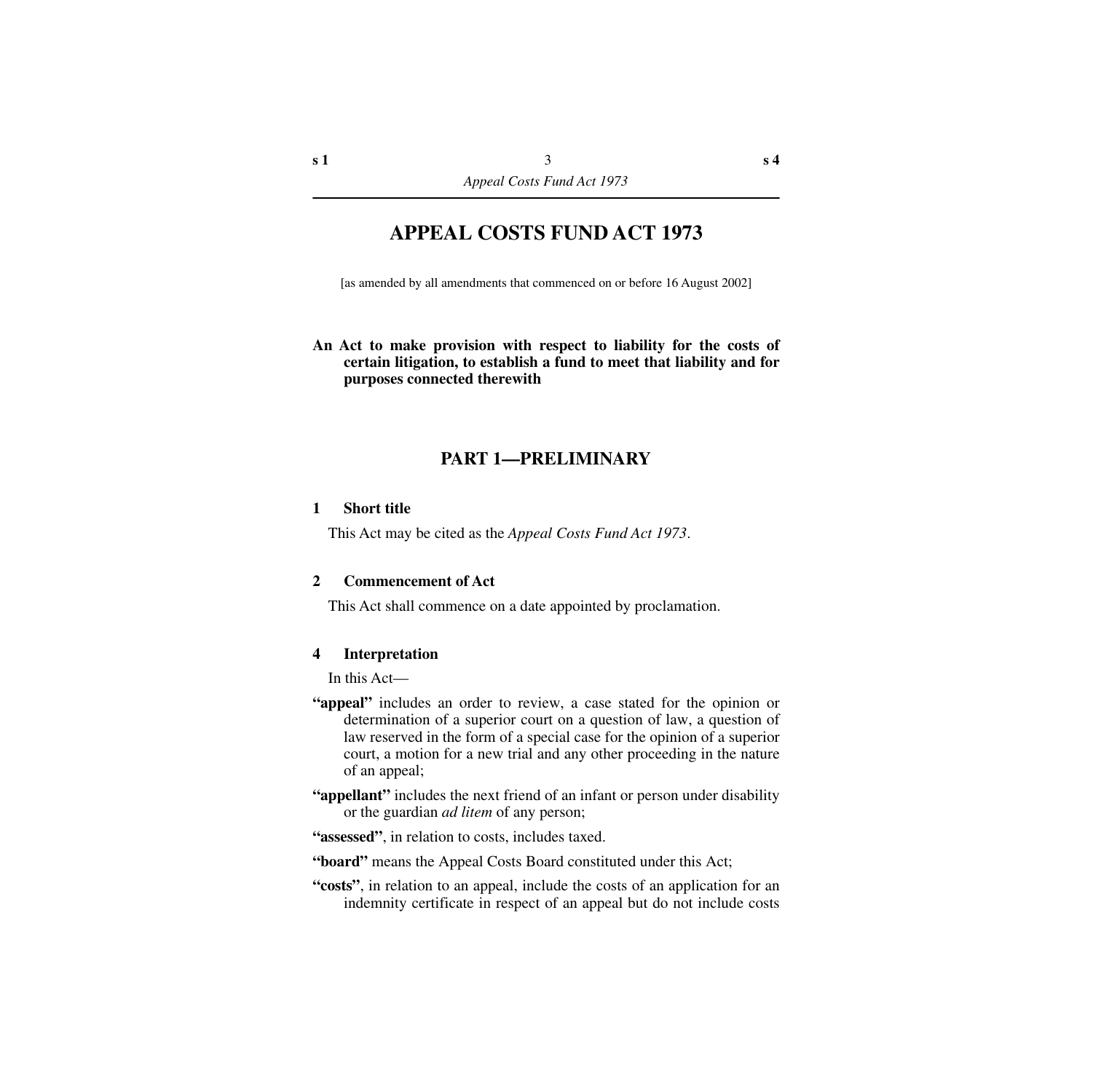incurred in a court of first instance except where otherwise expressly provided;

- **"court"** includes any board, other body or person from whose decision there is an appeal to a superior court on a question of law or which may state a case for the opinion or determination of a superior court on a question of law or reserve any question of law in the form of a special case for the opinion of a superior court;
- **"fund"** means the Appeal Costs Fund established under this Act;
- **"indemnity certificate"** means an indemnity certificate granted under this Act;
- **"proper officer"**, used in relation to a court, means—
	- (a) in the case of the Supreme Court or the District Court—the registrar;
	- (b) in the case of a Magistrates Court—the clerk of the court;
- **"respondent"** includes the next friend of an infant or person under disability or the guardian *ad litem* of any person;
- **"sequence of appeals"** means a sequence of appeals in which each appeal that follows next after another appeal in the sequence is an appeal against the decision in that other appeal.

# <span id="page-5-0"></span>**PART 2—APPEAL COSTS FUND AND BOARD**

# <span id="page-5-1"></span>**5 Appeal Costs Fund**

**(1)** The Appeal Costs Fund is continued in existence subject to the *Financial Administration and Audit Act 1977*, part 8, division 2.1

**(1A)** Accounts for the fund must be kept as part of the departmental accounts of the department.

<sup>1</sup> *Financial Administration and Audit Act 1977*, part 8 (Transitional provisions), division 2 (Transitional provisions for Financial Administration Legislation Amendment Act 1999)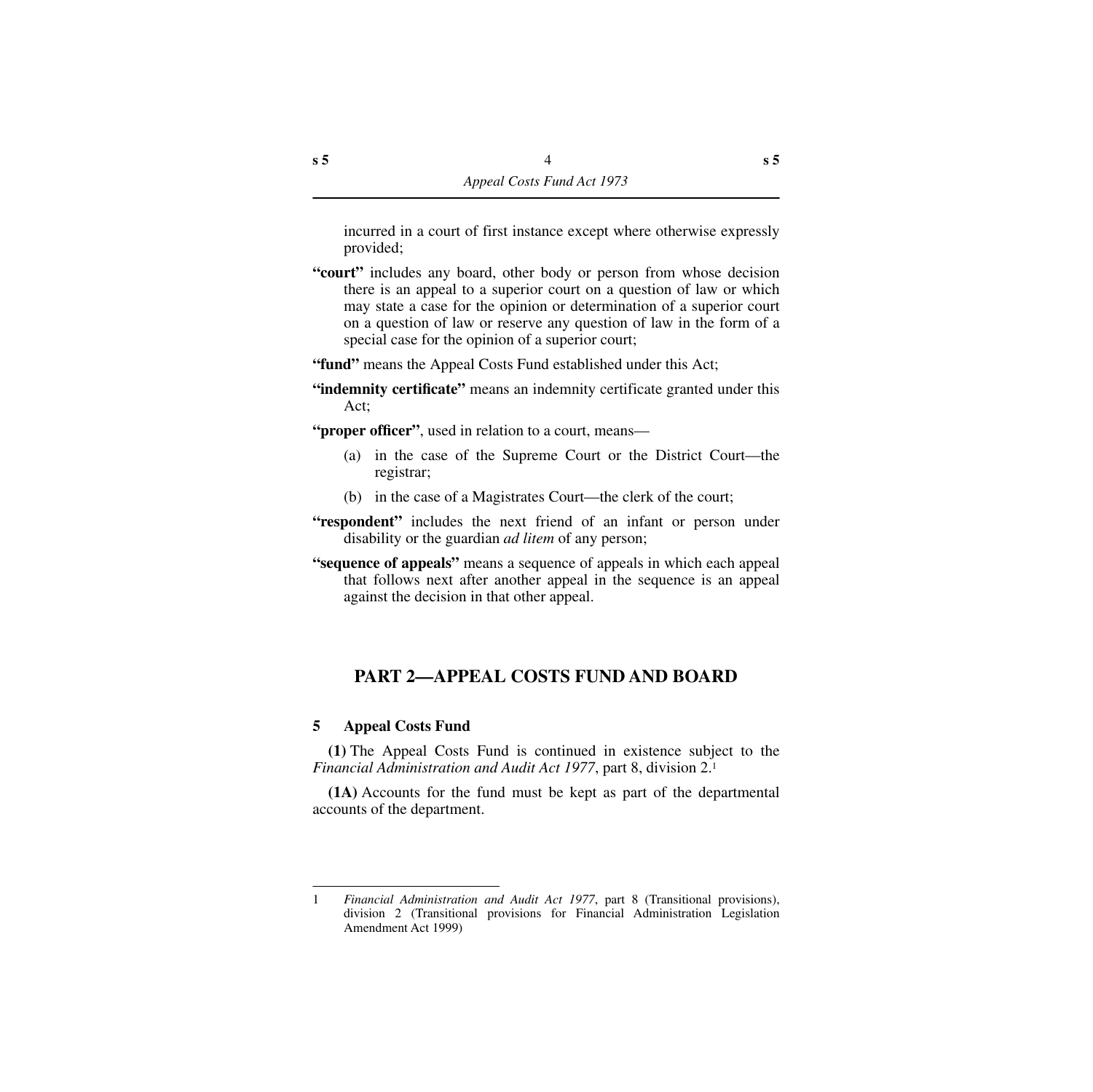**(1B)** Amounts received for the fund must be deposited in a departmental financial-institution account of the department but may be deposited in an account used for depositing other amounts of the department.

**(2)** The amounts referred to in section 13 shall constitute the fund.

**(3)** The amounts referred to in subsections (7) and (8) of this section, sections  $6(7)$  and  $(8)$ ,  $9$ ,  $16$ ,  $18$ ,  $22$ ,  $23$  and  $24$  and the costs of administration of this Act shall be paid out of the fund.

**(4)** Interest on the moneys in the fund, calculated on the minimum monthly balance of the fund at the short term deposit bank interest rate as approved for the time being by the Reserve Bank of Australia, shall from time to time be paid by the Treasurer into the fund.

**(5)** Where the fund is insufficient to meet a payment required by this Act to be made out of the fund and the board certifies accordingly, that payment shall be made out of the consolidated fund and a payment so made shall be deemed to be an advance to the fund and shall remain a charge thereon and shall be recouped out of the fund immediately sufficient moneys become available therein.

**(6)** During the months of April and October of each year, the board shall calculate the amount of the total liability of the fund on all applications held by it on 31 March and 30 September respectively last preceding.

**(7)** Where the moneys in the fund, excluding the amount calculated under subsection (6), on any occasion exceed \$100 000 the board shall issue its certificate for payment from the fund to the consolidated fund of so much of the moneys in the fund, excluding the amount calculated under subsection (6), as exceed \$l00 000 and payment shall be made in accordance with that certificate.

**(8)** In addition to any amount expressed by this Act to be payable out of the fund in any case, the board may allow such amount as it thinks fit to a party to any proceedings for the party's costs of making application to the board under this Act and where the board allows those costs it shall include the amount thereof in any certificate referred to in section 14.

**(9)** In this section—

**"departmental accounts"**, of a department, means the accounts of the department under the *Financial Administration and Audit Act 1977*, section 12.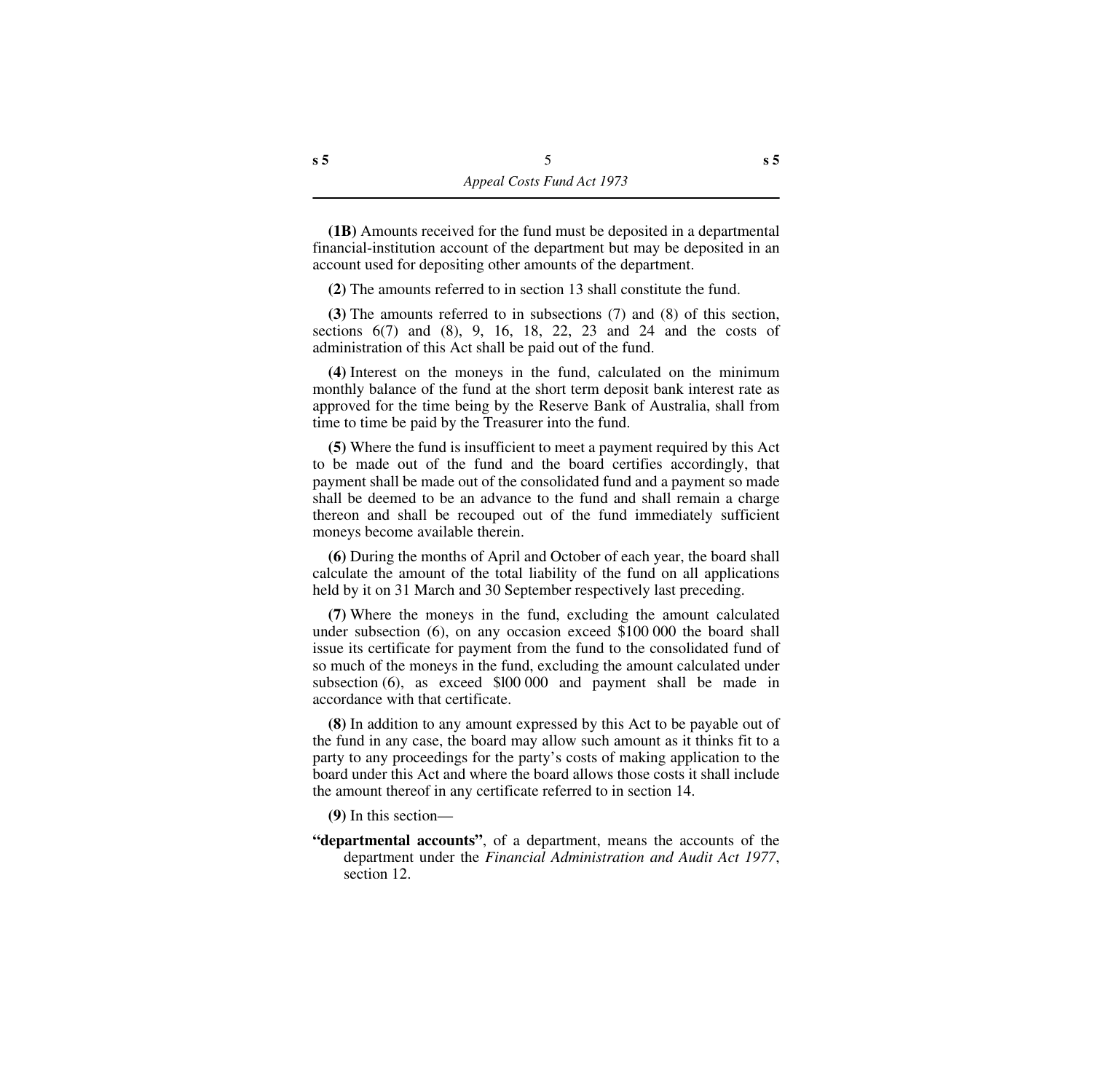- **"departmental financial-institution account"**, of a department, means an account of the department kept under the *Financial Administration and Audit Act 1977*, section 18.
- **"other amounts"**, of a department, means amounts received by the department other than amounts received for the fund.

### <span id="page-7-0"></span>**6 Appeal Costs Board**

**(1)** For the purposes of this Act there shall be constituted a board to be called the "Appeal Costs Board".

**(2)** The board shall consist of 3 members who shall be appointed by the Minister, namely—

- (a) a chairperson; and
- (b) a member representative of and nominated in writing by the Bar Association of Queensland; and
- (c) a member representative of and nominated in writing by the Queensland Law Society Incorporated.

**(3)** If either body entitled under subsection (2) to nominate a person to be a member of the board fails within 28 days after a request in writing in that behalf by the Minister to submit a nomination, the Minister may without that nomination appoint a person who is in the opinion of the Minister a suitable person, as a member of the board to represent the interests of the body concerned, and the person so appointed shall be deemed to be duly appointed for all purposes.

**(4)** The Minister may at any time remove a member of the board from office and appoint another member in the member's stead.

**(5)** Members of the board shall hold office for such term not exceeding 3 years as the Minister determines and are eligible for reappointment.

**(6)** For the purposes of an inquiry under this Act, the board shall have and may exercise all the powers, authorities, protection and jurisdiction of a Commission of Inquiry under the *Commissions of Inquiry Act l950* and the chairperson or member presiding at any such inquiry shall have the powers and authorities, protection and jurisdiction of a chairperson of a Commission under that Act save such as are reserved to a chairperson who is a judge of the Supreme Court, and the provisions of that Act shall apply accordingly and in addition shall apply to any witness or person summoned by or appearing before the board in any such inquiry.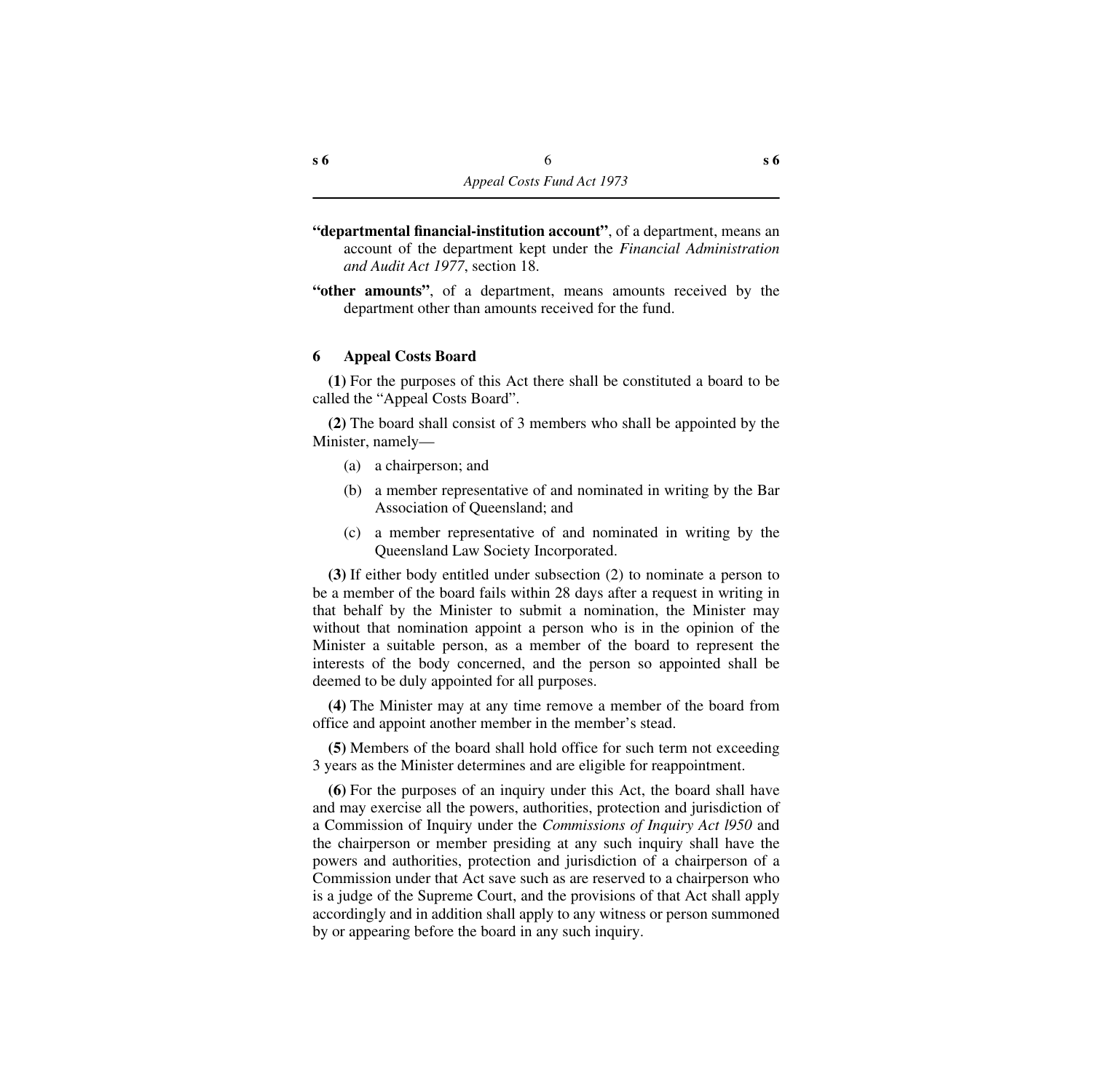**(7)** The expenses of a witness before the board or a person required to produce documents to the board shall be paid out of the fund.

**(8)** Each member of the board is to be paid the fees and allowances decided by the Governor in Council.

### <span id="page-8-0"></span>**7 Meetings of board**

**(1)** The chairperson shall preside at all meetings of the board at which chairperson is present.

**(2)** Two members of the board shall form a quorum but subject to there being a quorum the board may act notwithstanding any vacancy in its membership.

**(3)** The decision upon any matter of the majority of members at a meeting shall be the decision of the board.

**(4)** If at a meeting of the board at which 2 members only are present the members differ in opinion upon any matter, the decision on that matter shall be deferred to a meeting of the board at which all 3 members are present.

**(5)** Subject to this Act, the board may regulate its own proceedings.

### <span id="page-8-1"></span>**8 Functions of board**

The functions of the board are—

- (a) to exercise and discharge the powers, authorities, duties, functions and obligations conferred or imposed on it by or under this Act;
- (b) to advise the Minister upon any matter submitted by the Minister to it relating to the operation of this Act.

### <span id="page-8-2"></span>**9 Staff**

**(1)** For the effectual administration of this Act, the Governor in Council may by notification published in the gazette appoint a secretary and such other officers of the board as the Governor in Council from time to time thinks necessary.

**(2)** Officers of the board shall be paid such fees and allowances as are from time to time prescribed.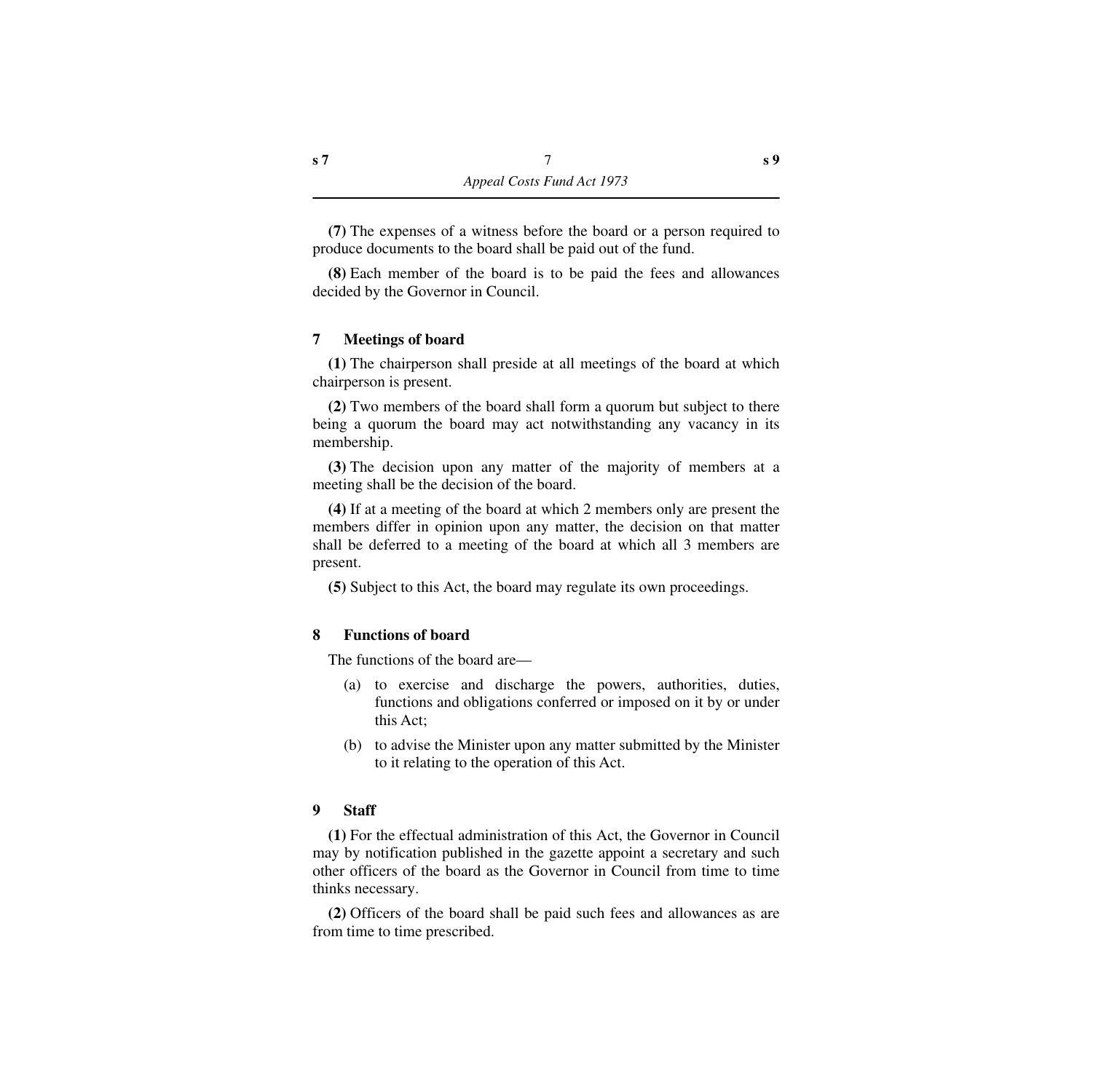# **PART 3—FINANCE**

## <span id="page-9-1"></span><span id="page-9-0"></span>**10 Additional fees on documents**

In addition to any fee payable under any Act or the rules of any court upon a writ, summons, complaint or other document commencing a legal proceeding there shall be paid to the proper officer of the appropriate court—

- (a) upon the issue of a writ, summons or other document whereby a cause or matter is commenced in the Supreme Court;
- (b) upon the issue of a plaint, summons or other document whereby a proceeding is commenced in the District Court;
- (c) upon the issue of a complaint, summons or other document whereby a proceeding is commenced in a Magistrates Court;

the prescribed fee.

### <span id="page-9-2"></span>**11 Cases where additional fee not payable**

The provisions of section 10 shall not apply in respect of a writ, plaint, summons, complaint or other document upon the issue of which no fee is payable under any Act or rule of court for the time being in force.

### <span id="page-9-3"></span>**12 Statement to Minister**

On or before the fourth day of each month in every year, the proper officer of a court shall cause to be prepared and sent to the Minister a statement in the prescribed form signed by the proper officer—

- (a) setting forth the total amount paid to the proper officer during the last preceding month by way of fees pursuant to section 10, as appearing from the records in the proper officer's custody or under the proper officer's control; and
- (b) containing such other information as is prescribed;

and shall with the statement transmit to the Minister the amount referred to in paragraph (a).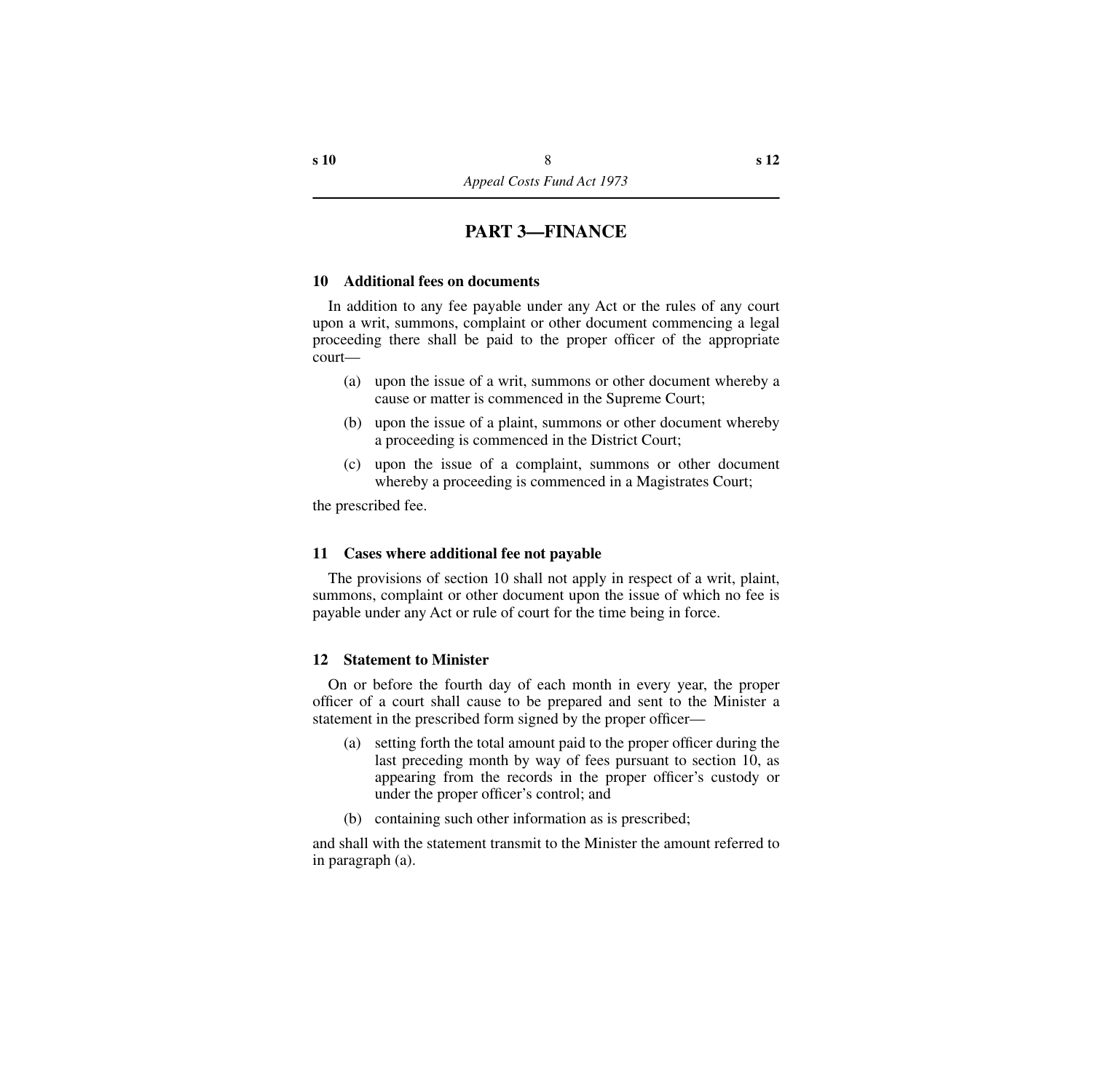#### <span id="page-10-0"></span>**13 Payments by Minister to fund**

The Minister shall cause to be paid into the fund all amounts transmitted to the Minister pursuant to section 12.

#### <span id="page-10-1"></span>**14 Payments out of fund**

**(1)** Payments shall not be made out of the fund except upon and in accordance with a certificate of the board.

**(2)** The board shall not issue a certificate pursuant to subsection (1) unless it is satisfied that the payment is authorised by this Act to be made from the fund and that the provisions of this Act in relation to a claim for the payment have been complied with.

# **PART 4—INDEMNITY CERTIFICATES**

### <span id="page-10-3"></span><span id="page-10-2"></span>**15 Grant of indemnity certificate**

**(1)** Where an appeal against the decision of a court—

- (a) to the Supreme Court;
- (b) to the High Court of Australia from a decision of the Supreme Court;

on a question of law succeeds, the Supreme Court may, upon application made in that behalf, grant to any respondent to the appeal an indemnity certificate in respect of the appeal.

**(2)** Where an appeal against the decision of a court to the District Court on a question of law succeeds, the District Court may, upon application made in that behalf, grant to any respondent to the appeal an indemnity certificate in respect of the appeal.

### <span id="page-10-4"></span>**16 Effect of indemnity certificate under s 15**

**(1)** Subject to this Act, where a respondent to an appeal has been granted an indemnity certificate under section 15, the certificate shall entitle the respondent to be paid from the fund—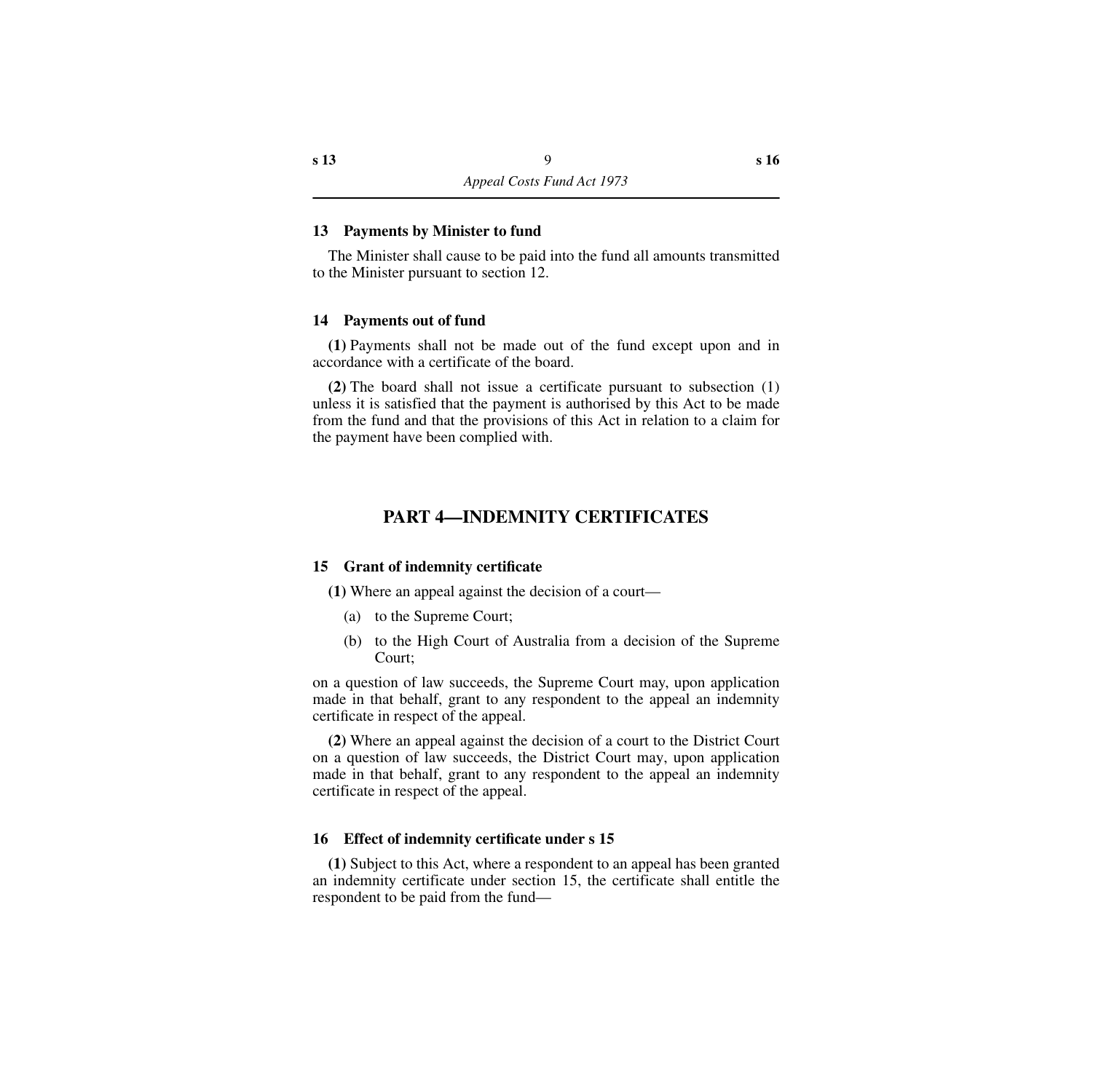- (a) where the respondent has been ordered to pay the appellant's costs an amount equal to the appellant's costs (if any)—
	- (i) of the appeal in respect of which the certificate was granted; and
	- (ii) of a new trial had in consequence of an order made upon an appeal for a new trial; and
	- (iii) where that appeal is an appeal in a sequence of appeals, of any appeal in the sequence that preceded the appeal in respect of which the certificate was granted;

as assessed or agreed upon by—

- (iv) the board; and
- (v) the respondent or the respondent's solicitor; and
- (vi) the appellant or the appellant's solicitor;

and actually paid by or on behalf of the respondent; and

- (b) an amount equal to the respondent's costs—
	- (i) of the appeal in respect of which the certificate was granted; and
	- (ii) of a new trial had in consequence of an order made upon an appeal for a new trial; and
	- (iii) where that appeal is an appeal in a sequence of appeals, of any appeal in the sequence that preceded the appeal in respect of which the certificate was granted;

as assessed or agreed upon by the board and the respondent or the respondent's solicitor and not ordered to be paid by any other party; and

(c) where the costs referred to in paragraph (b) are assessed at the instance of the respondent, an amount equal to the costs incurred by the respondent or on the respondent's behalf in having those costs assessed.

**(2)** Where an indemnity certificate has been granted under section 15 and the board is satisfied that the respondent unreasonably refuses or neglects or is unable through lack of means to pay to the appellant the costs referred to in subsection  $(1)(a)$  or any part thereof or that payment of those costs or part would cause the respondent undue hardship, the board may direct that an amount equal to those costs or to the part thereof not already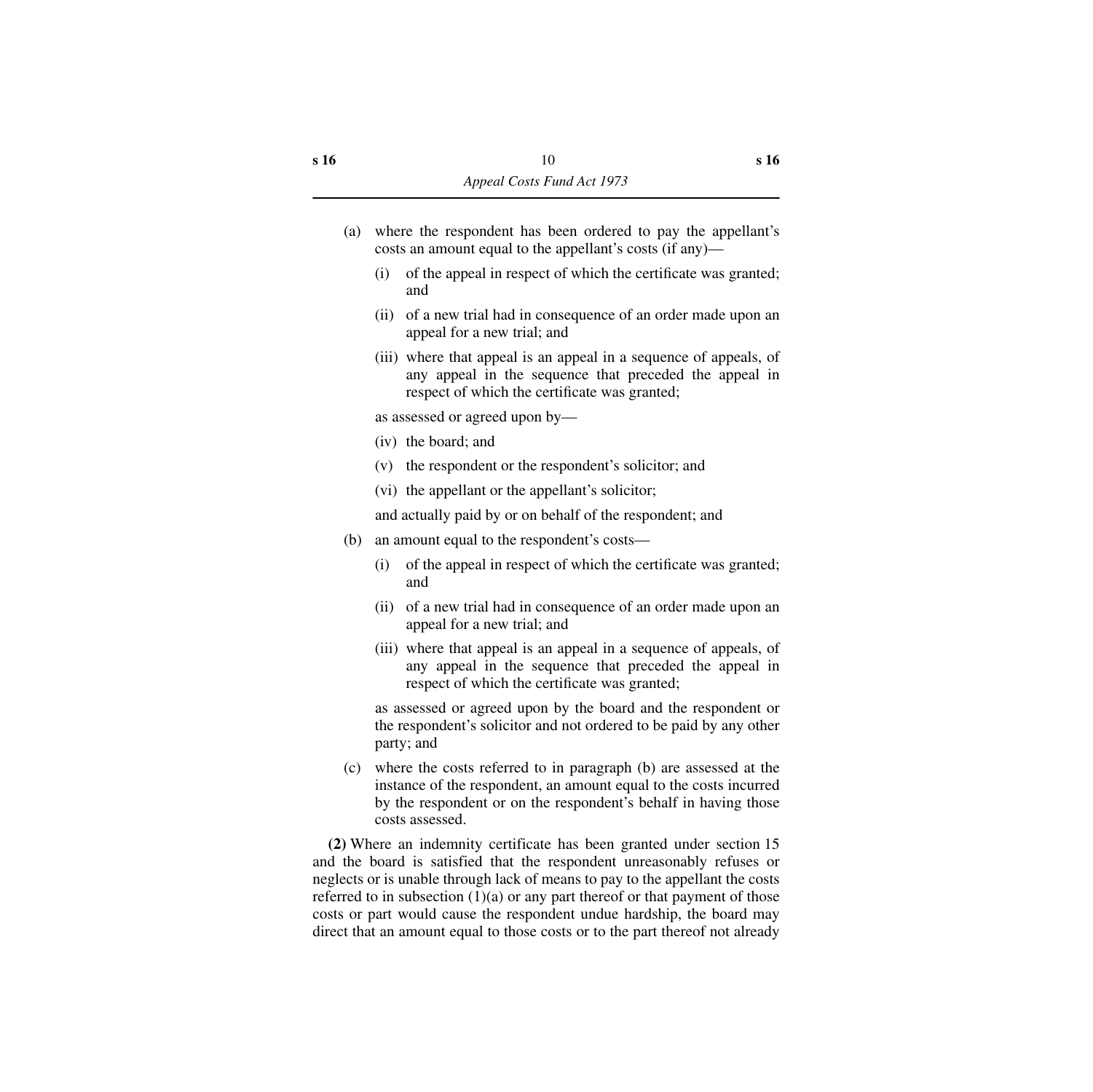paid by or on behalf of the respondent be paid from the fund for and on behalf of the respondent to the appellant, and thereupon the appellant shall be entitled to payment from the fund in accordance with the direction of the board and the fund shall be discharged from liability to the respondent in respect of those costs to the extent of the amount paid in accordance with the direction.

**(3)** Notwithstanding subsections (1) and (2)—

- (a) where the respondent is ordered to pay the appellant's costs the aggregate of the amounts payable from the fund pursuant to subsection  $(1)(b)$  and  $(c)$  shall not exceed the amount payable from the fund pursuant to subsection  $(1)(a)$ ; and
- (b) the amount payable from the fund to any 1 respondent pursuant to any 1 indemnity certificate shall not in any case exceed the sum of \$4 000 or such other amount as is prescribed from time to time.

# <span id="page-12-0"></span>**17 Grant of indemnity certificate to successful appellant**

Where—

- (a) there is an appeal against the decision of a Magistrates Court to the Supreme Court or the District Court on a question of law; and
- (b) the respondent to the appeal did not appear in the proceedings before the Magistrates Court and does not appear on the appeal; and
- (c) the appeal succeeds but the Supreme Court or the District Court, as the case may be, refuses to order the respondent to pay the appellant's costs of the appeal;

the Supreme Court or the District Court may upon application made in that behalf, grant to any appellant in the appeal an indemnity certificate in respect of the appeal.

# <span id="page-12-1"></span>**18 Effect of indemnity certificate under s 17**

**(1)** Subject to this Act, where an appellant in an appeal has been granted an indemnity certificate under section 17, the certificate shall entitle the appellant to be paid from the fund—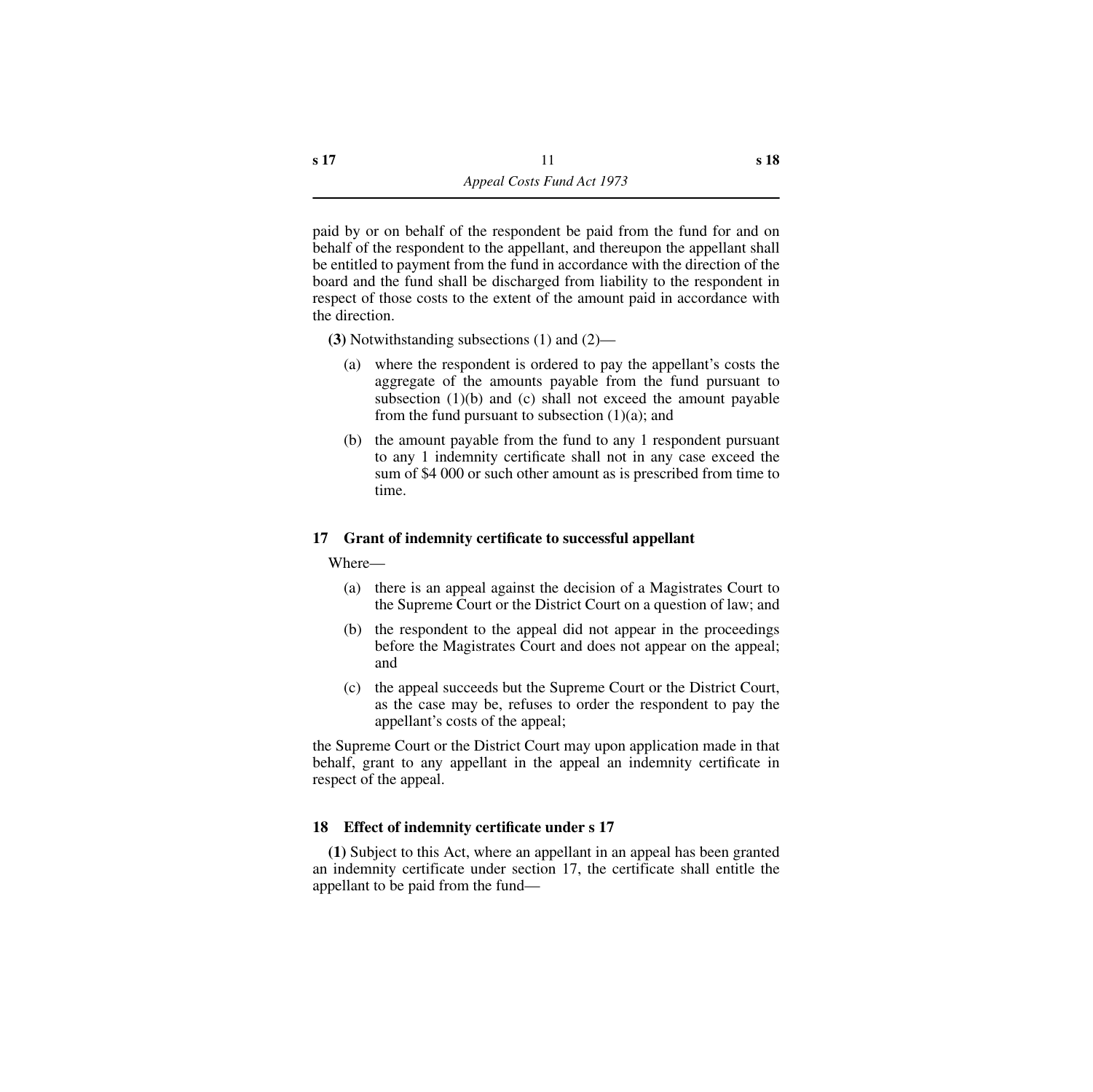- (a) an amount equal to the appellant's costs of the appeal in respect of which the certificate was granted as assessed or agreed upon by the board and the appellant or the appellant's solicitor; and
- (b) where the costs referred to in paragraph (a) are assessed—an amount equal to the costs incurred by the appellant in having those costs assessed.

**(2)** Notwithstanding subsection (1), the amount payable from the fund to any 1 appellant pursuant to an indemnity certificate under section 17 shall not in any case exceed the sum of \$200 or such other amount as is prescribed from time to time.

## <span id="page-13-0"></span>**19 Vacation of indemnity certificate**

An indemnity certificate granted to a party in respect of an appeal, being an appeal in a sequence of appeals, is vacated if in a later appeal in the sequence the successful party is the one to whom the indemnity certificate is granted.

## <span id="page-13-1"></span>**20 Where indemnity certificate of no force or effect**

**(1)** An indemnity certificate granted to a respondent in respect of an appeal has no force or effect—

- (a) where a time is limited for appealing against the decision in the appeal—during the time limited for appealing against that decision; and
- (b) where an appeal lies against the decision in the appeal but no time is limited—until an application for leave to appeal against the decision in the appeal is determined and where leave is granted, the appeal is instituted, or until the respondent lodges with the board an undertaking in writing by the respondent that he or she will not seek leave to appeal or appeal against the decision in the appeal, whichever first happens; and
- (c) notwithstanding this subsection where the decision in the appeal is the subject of an appeal—during the pendency of the last mentioned appeal.

**(2)** An indemnity certificate granted to an appellant in respect of an appeal has no force or effect—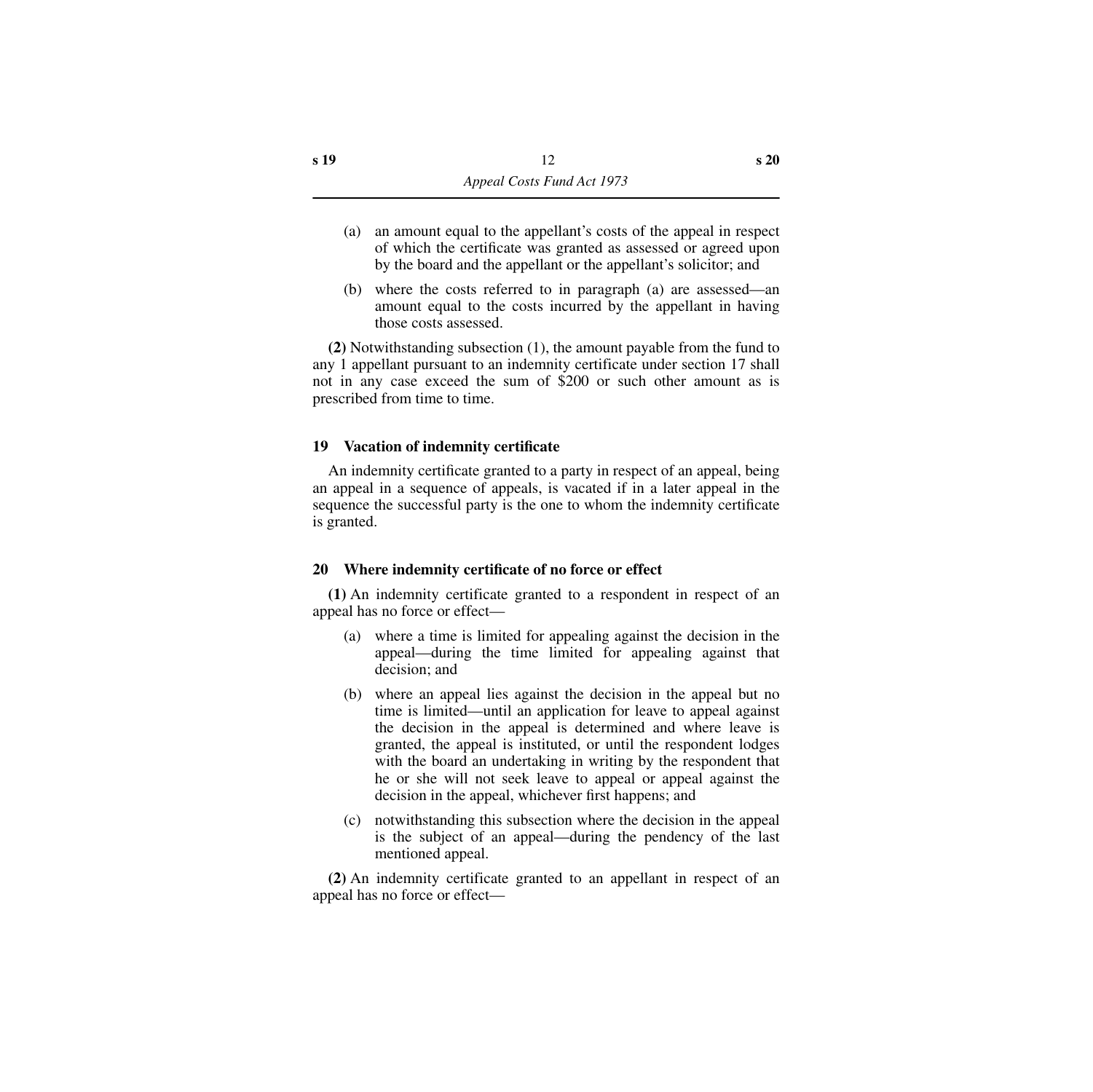- (a) where a time is limited for appealing against a decision in the appeal—during the time limited for appealing against that decision; and
- (b) where an appeal lies against the decision in the appeal but no time is limited—until an application for leave to appeal against the decision in the appeal is determined, and where leave is granted, the appeal is instituted, or until the expiration of 3 months from the determination of the appeal, whichever first happens; and
- (c) notwithstanding this subsection where the decision in the appeal is the subject of an appeal—during the pendency of the last mentioned appeal.

**(3)** Where the appeal and any later appeal form a sequence of appeals and the indemnity certificate has not been vacated under section 19, a reference in this section to the decision in the appeal shall be construed as including a reference to the decision in any later appeal, and a reference to the pendency of the appeal shall be construed as including a reference to the pendency of any later appeal.

**(4)** Where an undertaking has been given by a respondent under this section and thereafter the respondent seeks leave to appeal or appeals against the decision to which the undertaking relates, the respondent shall, upon demand made by the board, pay to the board any amount paid to the respondent, or on the respondent's behalf, under the indemnity certificate and in default of payment the amount concerned may be recovered by the board from the respondent as a debt by action in a court of competent jurisdiction.

**(5)** Where any money is paid to an appellant, or on the appellant's behalf, by the board in respect of an appeal and thereafter the appellant is a party in a successful appeal against that decision the appellant shall, upon demand made by the board, pay to the board any amount paid to the appellant, or on the appellant's behalf, under the indemnity certificate and in default of payment the amount concerned may be recovered by the board from the appellant as a debt by action in a court of competent jurisdiction.

**(6)** Any amount paid to or recovered by the board under subsections (4) and (5) shall be paid into the fund.

**(7)** Nothing in this section affects the operation of section 19.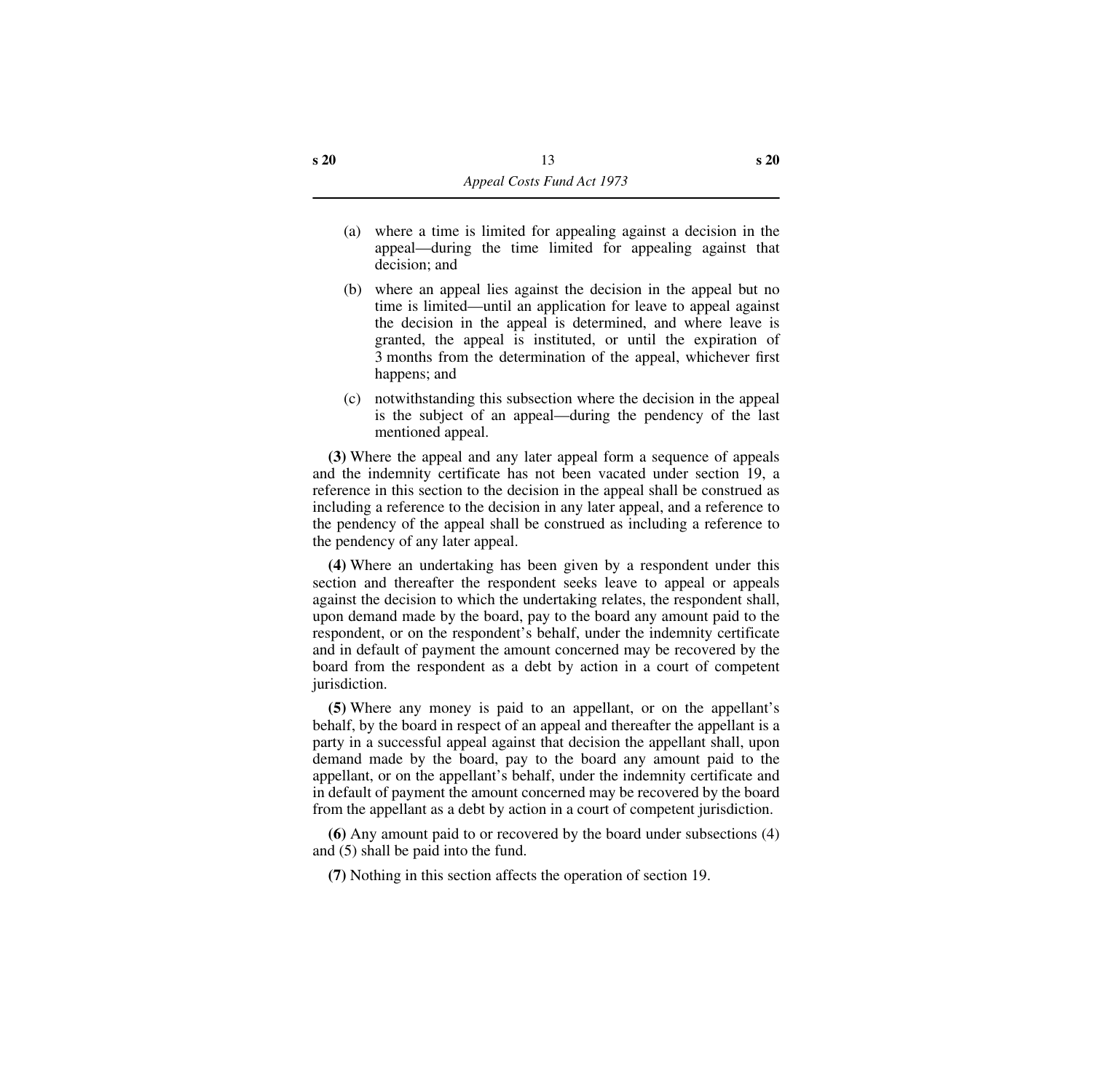### <span id="page-15-0"></span>**21 Discretion as to indemnity certificate**

**(1)** The grant or refusal of an indemnity certificate lies in the discretion of the Supreme Court or the District Court, as the case may be, and no appeal lies against any such grant or refusal.

**(2)** An indemnity certificate shall not be granted in respect of any appeal from proceedings begun in a court of first instance before the commencement of this Act.

**(3)** An indemnity certificate shall not be granted in favour of the Crown.

# **PART 5—MISCELLANEOUS PROVISIONS**

## <span id="page-15-2"></span><span id="page-15-1"></span>**22 Abortive proceedings and new trials after proceedings discontinued**

**(1)** Where after the commencement of this Act—

- (a) any civil or criminal proceedings are rendered abortive by the death or illness of the judge, master, magistrate or justice before whom the proceedings were had or in the case of proceedings had before the Industrial Court on appeal, of any member of that court or by disagreement on the part of the jury where the proceedings are with a jury; or
- (b) an appeal on a question of law against the conviction of a person (**"the appellant"**) convicted on indictment is upheld and a new trial is ordered; or
- (c) the hearing of any civil or criminal proceeding is discontinued and a new trial ordered by the presiding judge, magistrate or justice for a reason not attributable in any way to the act, neglect or default, in the case of civil proceedings, of any of the parties thereto or their legal representatives, or, in the case of criminal proceedings, of the accused or the accused's legal representatives, and the presiding judge, magistrate or justice grants a certificate (which certificate the presiding judge, magistrate or justice is hereby authorised to grant)—
	- (i) in the case of civil proceedings—to any party thereto stating the reason why the proceedings were discontinued and a new trial ordered and that the reason was not attributable in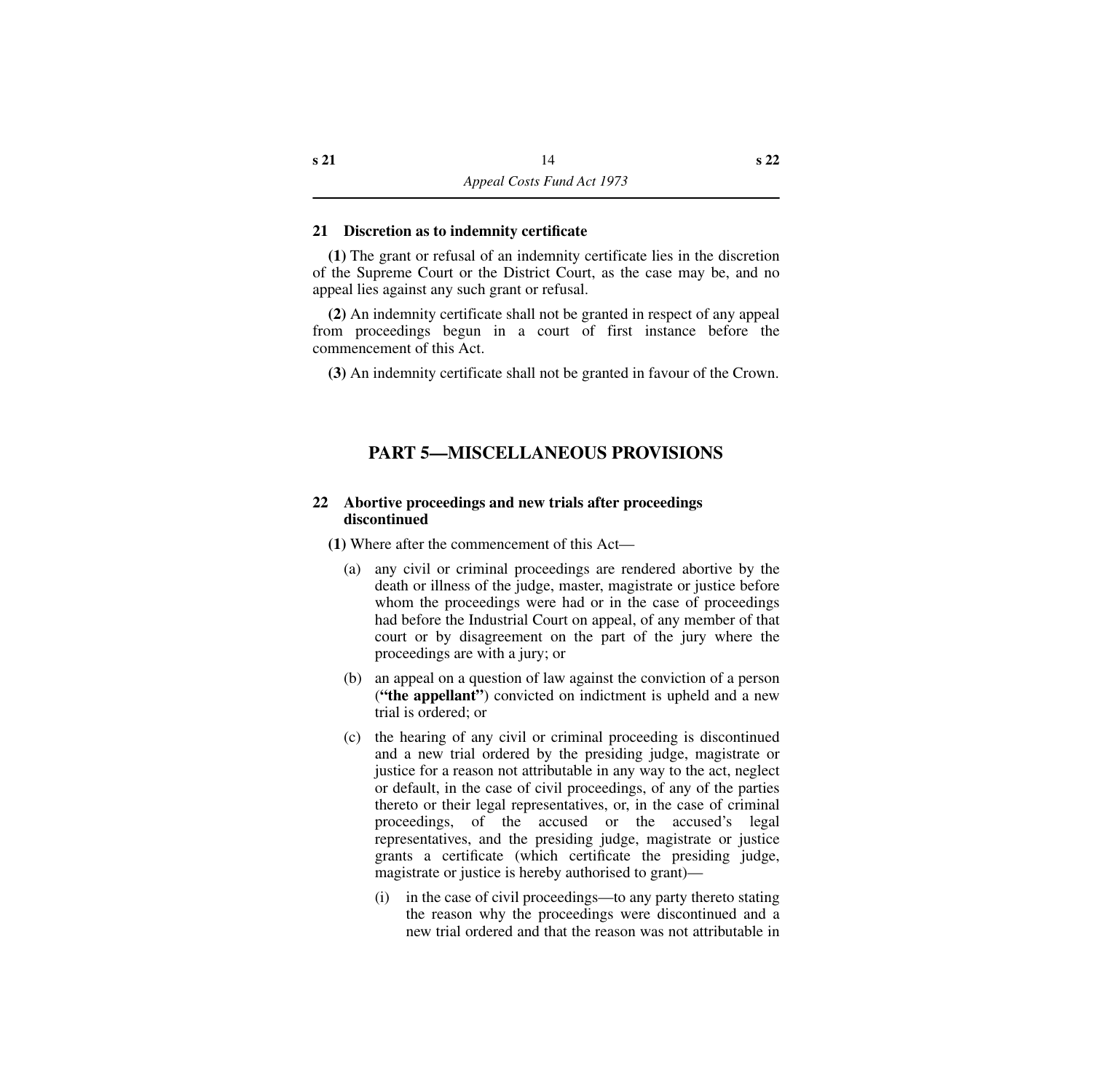any way to the act, neglect or default of any of the parties to the proceedings or their legal representatives; or

(ii) in the case of criminal proceedings—to the accused stating the reason why the proceedings were discontinued and a new trial ordered and that the reason was not attributable in any way to the act, neglect or default of the accused or the accused's legal representatives;

any party to the civil proceedings or the accused in the criminal proceedings or the appellant, as the case may be, who pays or is ordered to pay additional costs or on whose behalf additional costs are paid or ordered to be paid by reason of the new trial shall be entitled to be paid from the fund such costs as the board considers have been reasonably incurred by the person or on the person's behalf in the proceedings before they were rendered abortive or the conviction was quashed or the hearing of the proceedings was discontinued, as the case may be.

**(2)** No amount shall be paid from the fund under this section to the Crown.

**(3)** For the purposes of this section, where in criminal proceedings a presiding judge, magistrate or justice directs that the proceedings being heard be discontinued with a view to other criminal proceedings based on the facts alleged against the accused being instituted, it shall be deemed that a new trial is ordered.

# <span id="page-16-0"></span>**22A Entitlement where point of law referred under s 669A(2) of Code**

Where pursuant to section  $669A(2)(b)$  of the Criminal Code<sup>2</sup> a point of law is referred to the Court of Appeal for its consideration and opinion thereon, the accused in the trial at which the point of law arose shall be entitled to be paid from the fund such costs as the board considers have been reasonably incurred by the accused or on the accused's behalf by reason of—

- (a) the proceedings before the Court of Appeal; and
- (b) where a new trial is had as a consequence of the opinion given by the Court of Appeal on the point of law—the trial at which the point of law arose.

<sup>2</sup> Criminal Code, section 669A (Appeal by Attorney-General)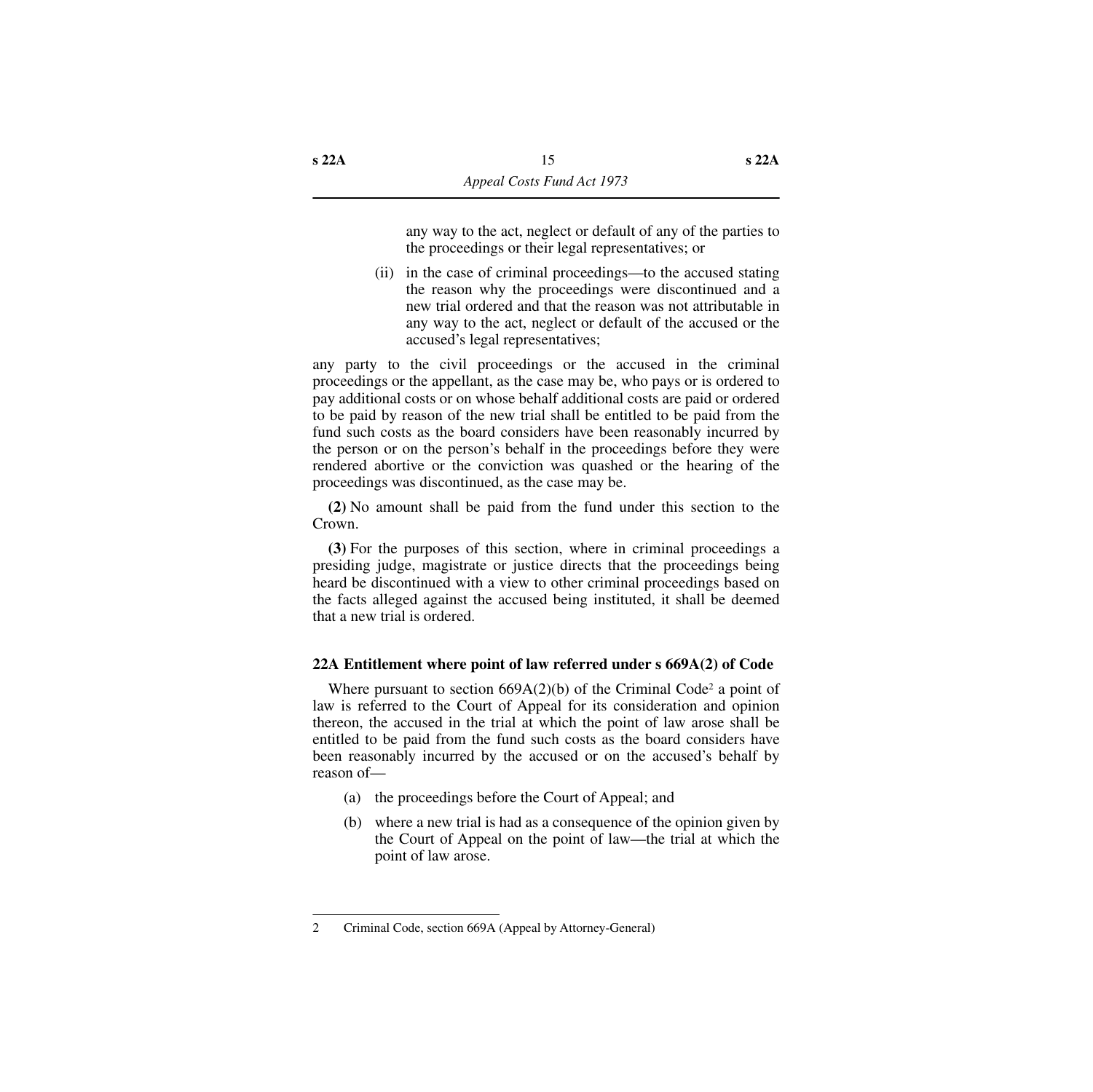## <span id="page-17-0"></span>**23 Entitlement on order for new trial on certain grounds**

**(1)** Where after the commencement of this Act a new trial is ordered in an action on the ground that the verdict of the jury was against the evidence or the weight of the evidence or that the damages awarded in the action were excessive or inadequate, the respondent to the motion for the new trial shall be entitled to be paid from the fund—

- (a) an amount equal to the costs (if any) of the appellant in the motion for and upon the new trial ordered to be paid and actually paid by or on behalf of the respondent; and
- (b) an amount equal to the respondent's costs of the motion for and upon the new trial, as assessed or agreed upon by the board and the respondent or the respondent's solicitor and not ordered to be paid by any other party; and
- (c) where the costs referred to in paragraph (b) are assessed at the instance of the respondent—an amount equal to the costs incurred by the respondent or on the respondent's behalf in having those costs assessed.
- **(2)** Notwithstanding subsection (1)—
	- (a) where the board is satisfied that the respondent unreasonably refuses or neglects or is unable through lack of means to pay the whole of the costs referred to in subsection  $(1)(a)$  or any part thereof or that payment of those costs or part would cause the respondent undue hardship—the board may direct in writing that an amount equal to those costs or the part thereof not already paid by or on behalf of the respondent be paid from the fund on behalf of the respondent to the appellant, and thereupon the appellant shall be entitled to payment from the fund in accordance with the direction and the fund shall be discharged from liability to the respondent in respect of those costs to the extent of the amount paid in accordance with the direction;
	- (b) where the respondent has been ordered to pay the appellant's costs in the motion for and upon the new trial—the aggregate of the amounts payable from the fund pursuant to subsection  $(1)(b)$ and (c) shall not exceed the amount payable from the fund pursuant to subsection  $(1)(a)$ ;
	- (c) the amount payable from the fund to any 1 respondent in respect of the motion for and upon a new trial shall not in any case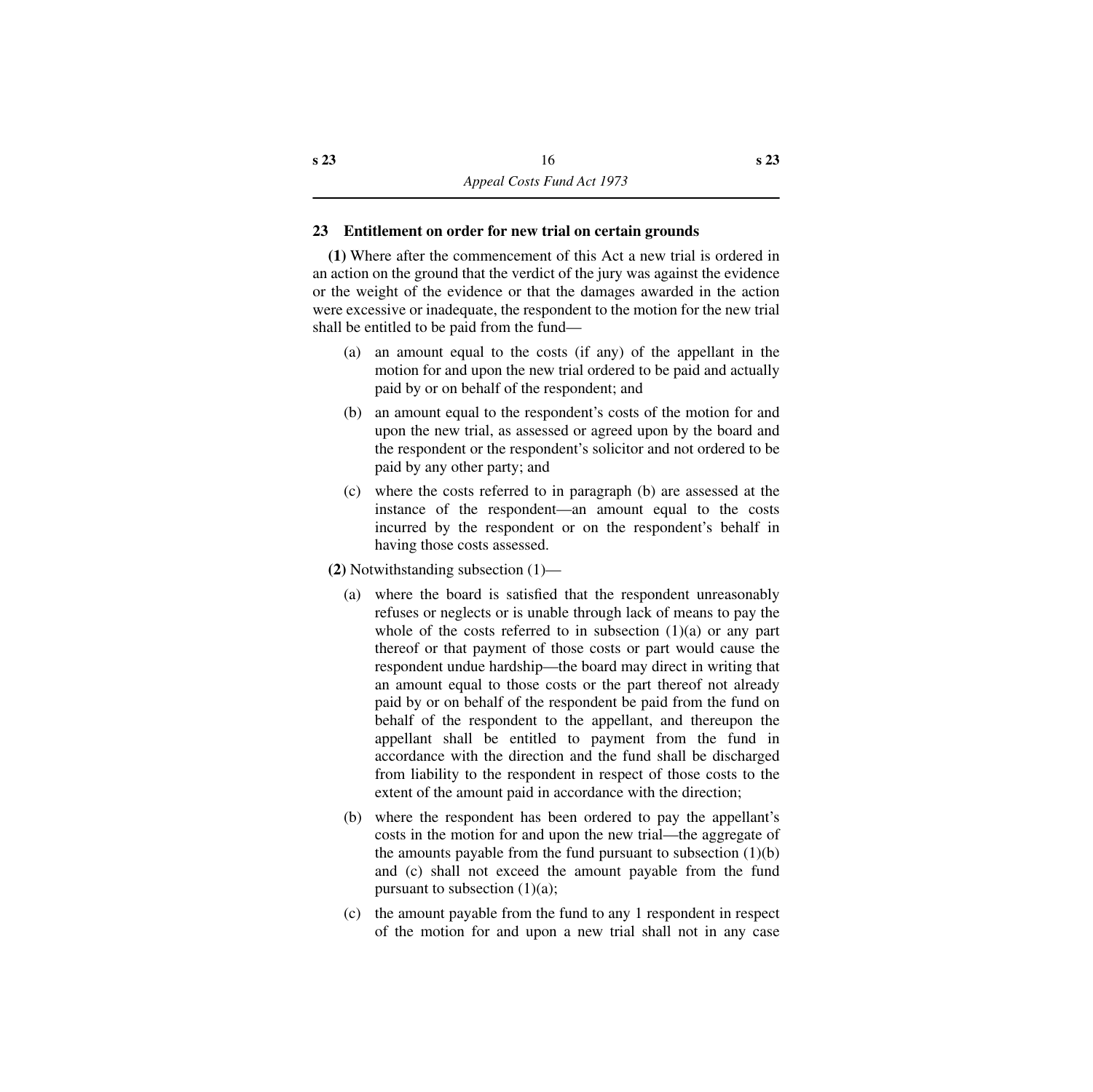exceed \$4 000 or such other amount as is prescribed from time to time.

**(3)** Where upon any appeal heard after the commencement of this Act a new trial of a cause or matter is ordered upon any ground whatsoever, and upon the new trial the party who was the appellant in the appeal proceedings is ordered to pay the respondent's costs of the new trial, the appellant shall be entitled to be paid from the fund, subject to the limitations contained in subsection (2), the amounts referred to in subsection  $(1)(a)$  to  $(c)$  which shall for the purposes of this subsection be read and construed as if a reference in those paragraphs to the respondent were a reference to the appellant and a reference to the appellant were a reference to the respondent.

**(4)** This section does not apply where the respondent to the motion for the new trial is the Crown.

## <span id="page-18-0"></span>**24 Entitlement on refusal of court to sanction compromise**

**(1)** Where a court having jurisdiction in that behalf refuses to sanction the compromise of an action brought by an infant plaintiff and on the trial of the action the amount of the judgment obtained by the plaintiff is an amount that is not greater than the amount that the defendant had agreed to pay under the compromise and the infant plaintiff or the infant plaintiff's next friend is ordered to pay the whole or part of the defendant's costs of the action on any ground including the payment of money into court by the defendant, the infant plaintiff or the infant plaintiff's next friend, as the case requires, shall be entitled to be paid from the fund—

- (a) an amount equal to the costs ordered to be paid by the infant plaintiff to the defendant and actually paid by or on behalf of the infant plaintiff or the infant plaintiff's next friend; and
- (b) an amount equal to the infant plaintiff's costs of the action incurred after the date on which the court refused to sanction the compromise, as assessed or agreed upon by the board and the infant plaintiff or his or her next friend or the infant plaintiff's solicitors and not ordered to be paid by any other party; and
- (c) where the costs referred to paragraph (b) are assessed at the instance of the infant plaintiff or the infant plaintiff's next friend—an amount equal to the costs incurred by the infant plaintiff or on the infant plaintiff's behalf in having those costs assessed.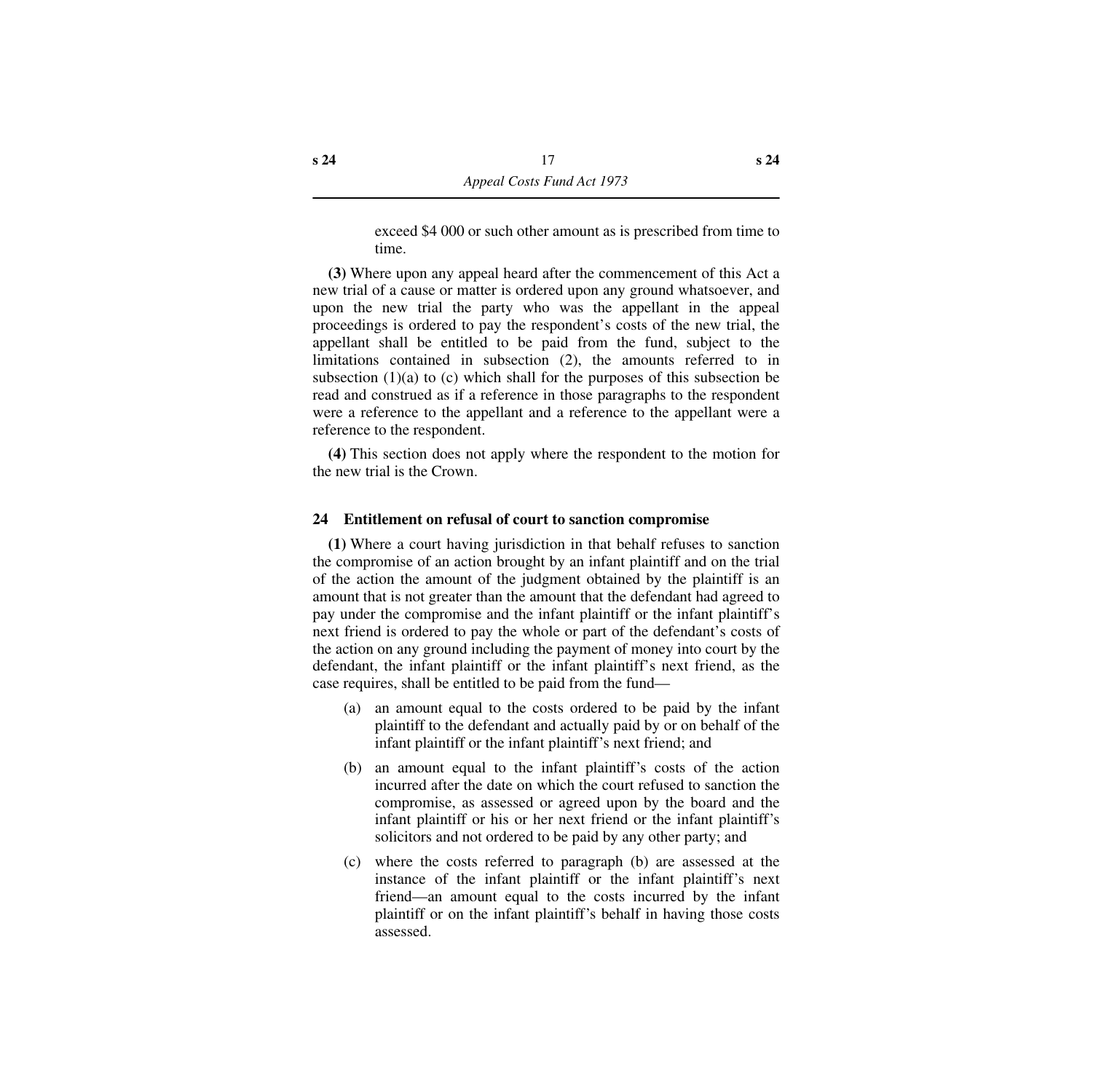**(2)** Notwithstanding subsection (1)—

- (a) where the board is satisfied that the infant plaintiff or the infant plaintiff's next friend unreasonably refuses or neglects or is unable through lack of means to pay the whole of the costs referred to in subsection  $(1)(a)$  or any part thereof or that payment of those costs or part would cause the infant plaintiff or the infant plaintiff's next friend undue hardship—the board may direct in writing that an amount equal to those costs or to the part of those costs not already paid by or on behalf of the infant plaintiff or the infant plaintiff's next friend be paid from the fund for and on behalf of the infant plaintiff or the infant plaintiff's next friend to the defendant, and thereupon the defendant shall be entitled to payment from the fund in accordance with the direction and the fund shall be discharged from liability to the infant plaintiff or the infant plaintiff's next friend in respect of those costs to the extent of the amount paid in accordance with the direction;
- (b) the aggregate of the amounts payable from the fund pursuant to subsection  $(1)(b)$  and  $(c)$  shall not exceed the amount payable from the fund pursuant to subsection  $(1)(a)$ ;
- (c) the amount payable from the fund to any 1 infant plaintiff or the infant plaintiff's next friend shall not in any case exceed \$4 000 or such other amount as is prescribed from time to time.

# <span id="page-19-0"></span>**25 Payment to solicitor**

Any amount payable to a person from the fund may, if the board thinks fit, be paid to the person's solicitor and on payment to the person's solicitor the fund shall be discharged from liability to that person in respect of that amount.

# <span id="page-19-1"></span>**26 Regulation-making power**

- **(1)** The Governor in Council may make regulations under this Act.
- **(2)** A regulation may be made about—
	- (a) the making of payments out of the fund and the fixing of maximum payments out of the fund in a particular case;
	- (b) the assessment of costs for the purposes of this Act in circumstances not provided for under the rules of the appropriate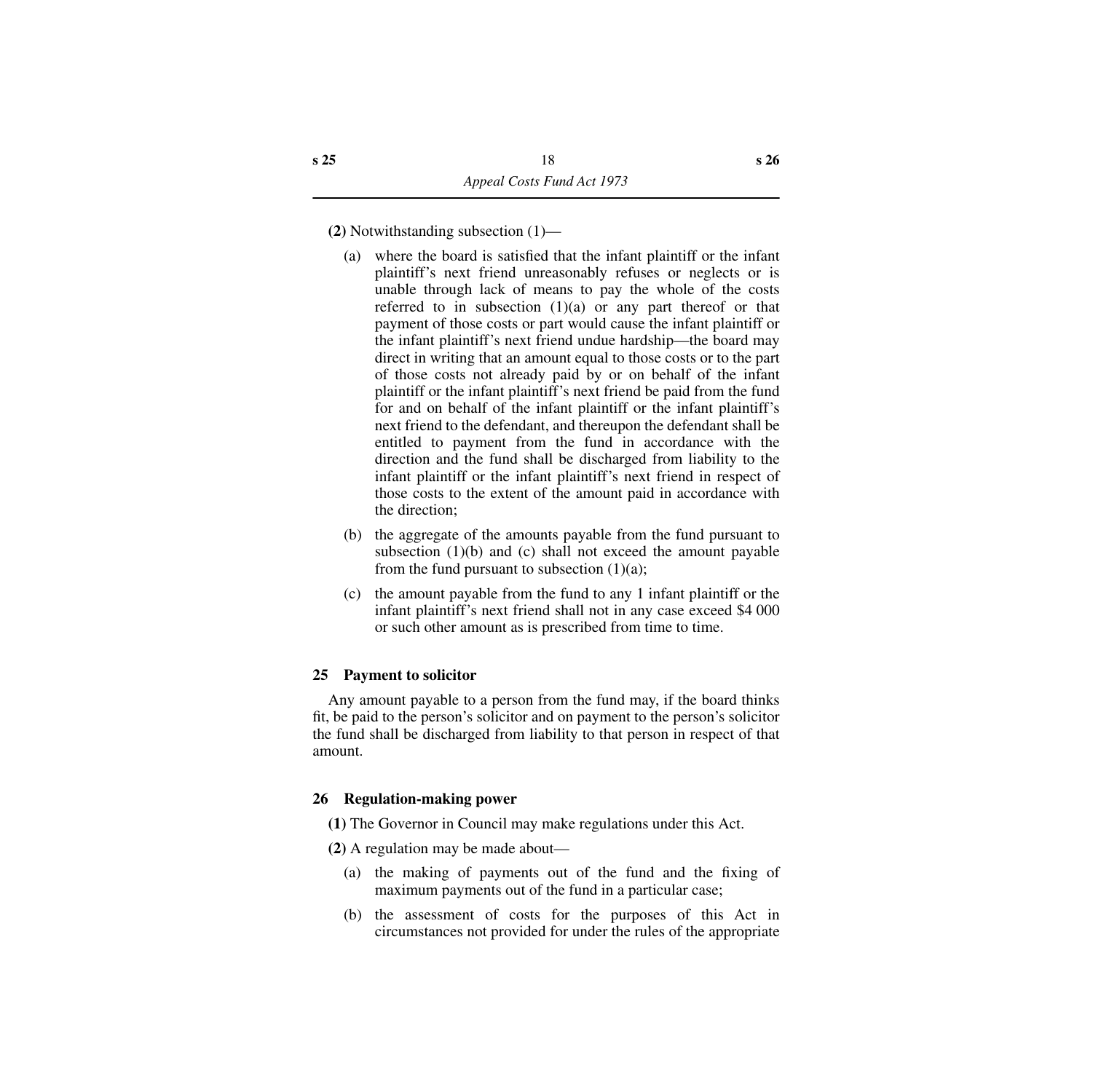court or where a party to an appeal refuses or neglects to tax the party's costs;

- (c) officers by whom bills of costs may be assessed for the purposes of this Act in different courts or in different jurisdictions of a court;
- (d) the preparation and service of bills of costs proposed to be assessed for the purposes of this Act;
- (e) the fees and allowances payable under this Act and the purposes for which those fees and allowances are payable;
- (f) records to be kept by the proper officer, for the purposes of this Act and the keeping of those records.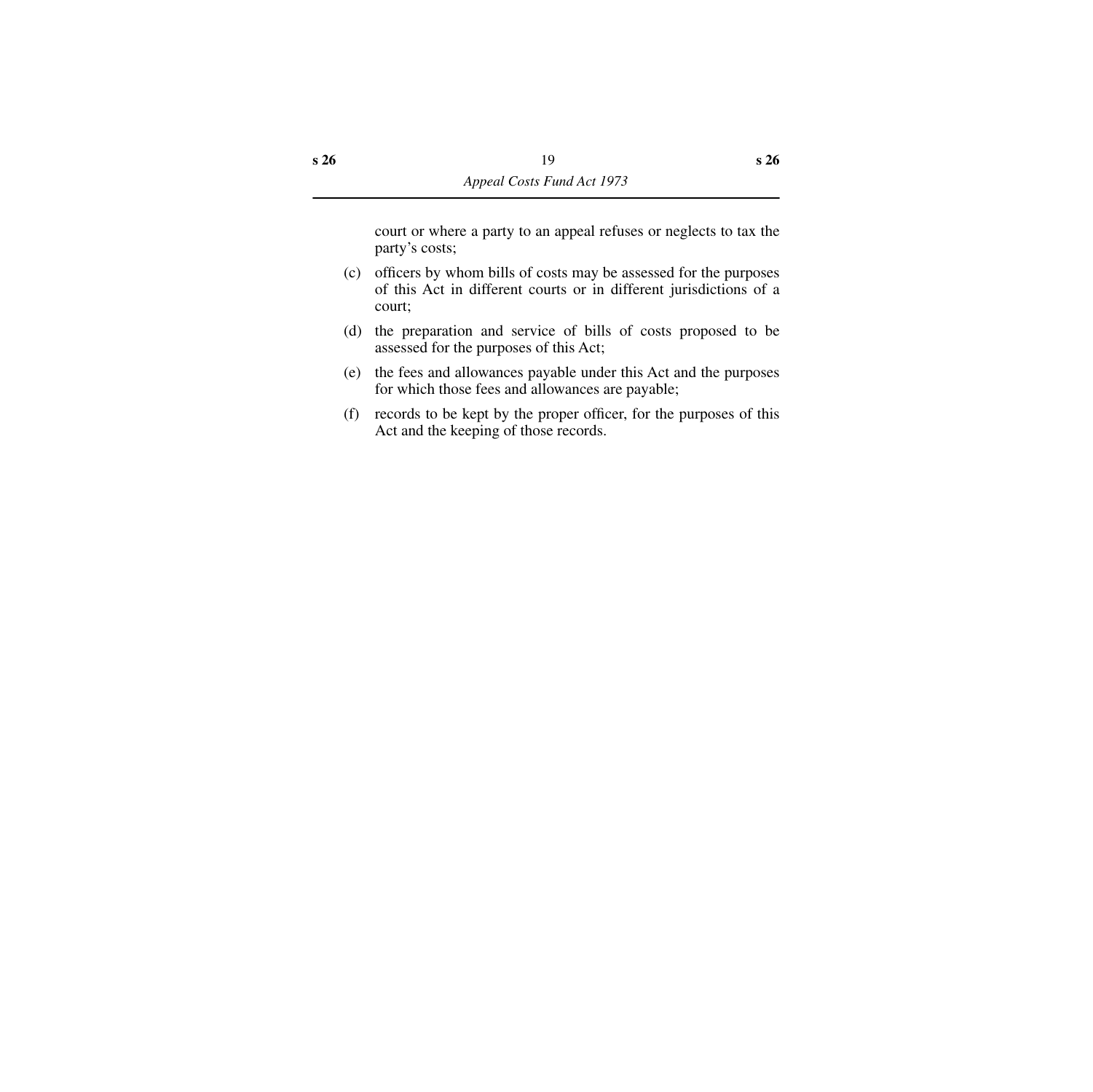# **ENDNOTES**

# <span id="page-21-1"></span><span id="page-21-0"></span>**1 Index to endnotes**

|             | Page |
|-------------|------|
|             |      |
| $3^{\circ}$ |      |
|             |      |
|             |      |
|             |      |
|             |      |
|             |      |

# <span id="page-21-2"></span>**2 Date to which amendments incorporated**

This is the reprint date mentioned in the Reprints Act 1992, section 5(c). Accordingly, this reprint includes all amendments that commenced operation on or before 16 August 2002. Future amendments of the Appeal Costs Fund Act 1973 may be made in accordance with this reprint under the Reprints Act 1992, section 49.

# <span id="page-21-3"></span>**3 Key**

#### **Key to abbreviations in list of legislation and annotations**

| Key    |     | <b>Explanation</b>                  | Key        |     | <b>Explanation</b>                           |
|--------|-----|-------------------------------------|------------|-----|----------------------------------------------|
| AIA    | $=$ | <b>Acts Interpretation Act 1954</b> | prev       | $=$ | previous                                     |
| amd    | $=$ | amended                             | (prev)     | $=$ | previously                                   |
| amdt   | $=$ | amendment                           | proc       | $=$ | proclamation                                 |
| ch     | $=$ | chapter                             | prov       | $=$ | provision                                    |
| def    | $=$ | definition                          | pt         | $=$ | part                                         |
| div    | $=$ | division                            | pubd       | $=$ | published                                    |
| exp    | $=$ | expires/expired                     | R[X]       | $=$ | Reprint $No.[X]$                             |
| gaz    | $=$ | gazette                             | RA         | $=$ | <b>Reprints Act 1992</b>                     |
| hdg    | $=$ | heading                             | reloc      | $=$ | relocated                                    |
| ins    | $=$ | inserted                            | renum      | $=$ | renumbered                                   |
| lap    | $=$ | lapsed                              | rep        | $=$ | repealed                                     |
| notfd  | $=$ | notified                            | s          | $=$ | section                                      |
| o in c | $=$ | order in council                    | sch        |     | schedule                                     |
| om     | $=$ | omitted                             | sdiv       | $=$ | subdivision                                  |
| orig   | $=$ | original                            | SIA.       |     | <b>Statutory Instruments Act 1992</b>        |
| p      | $=$ | page                                | <b>SIR</b> | $=$ | <b>Statutory Instruments Regulation 1992</b> |
| para   | $=$ | paragraph                           | SL         | $=$ | subordinate legislation                      |
| prec   | $=$ | preceding                           | sub        | $=$ | substituted                                  |
| pres   | $=$ | present                             | unnum      | $=$ | unnumbered                                   |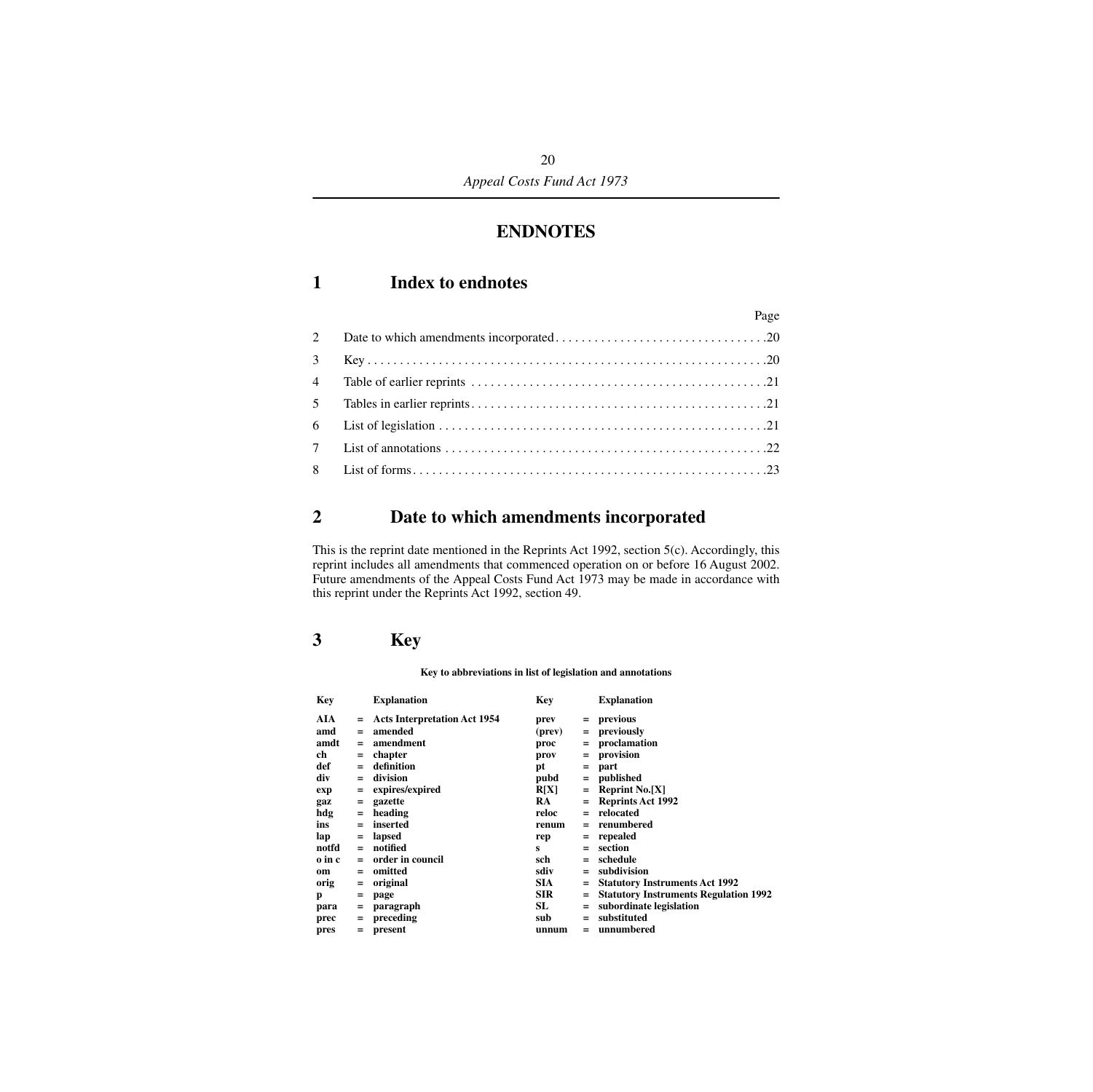# <span id="page-22-0"></span>**4 Table of earlier reprints**

#### TABLE OF EARLIER REPRINTS

[If a reprint number includes a roman letter, the reprint was released in unauthorised, electronic form only.]

| Reprint No.   | Amendments included   | Reprint date     |
|---------------|-----------------------|------------------|
| 1.            | to Act No. 97 of 1991 | 22 February 1994 |
| 1 A           | to Act No. 58 of 1995 | 9 July 1996      |
| 1B            | to Act No. 37 of 1996 | 13 December 1996 |
| 1C            | to Act No. 29 of 1999 | 23 July 1999     |
| $\mathcal{D}$ | to Act No. 29 of 1999 | 9 February 2001  |

# <span id="page-22-1"></span>**5 Tables in earlier reprints**

#### TABLES IN EARLIER REPRINTS

Name of table Reprint No.

Changed titles 1

# <span id="page-22-2"></span>**6 List of legislation**

#### **Appeal Costs Fund Act 1973 No. 51**

date of assent 22 October 1973 commenced 1 July 1974 (proc pubd gaz 8 June 1974 p 846)

amending legislation—

#### **Appeal Costs Fund Act Amendment Act 1981 No. 25**

date of assent 20 May 1981 commenced on date of assent

# **Criminal Code, Evidence Act and other Acts Amendment Act 1989 No. 17 pt 5**

date of assent 30 March 1989 commenced 3 July 1989 (proc pubd gaz 24 June 1989 p 1821 as amended by proc pubd gaz 1 July 1989 p 2190)

#### **Public Service (Administrative Arrangements) Act 1990 (No. 2) No. 80 s 3 sch 6** date of assent 14 November 1990 commenced on date of assent

#### **Supreme Court of Queensland Act 1991 No. 68 ss 1–2, 111 sch 2**

date of assent 24 October 1991 ss 1–2 commenced on date of assent remaining provisions commenced 14 December 1991 (1991 SL No. 173)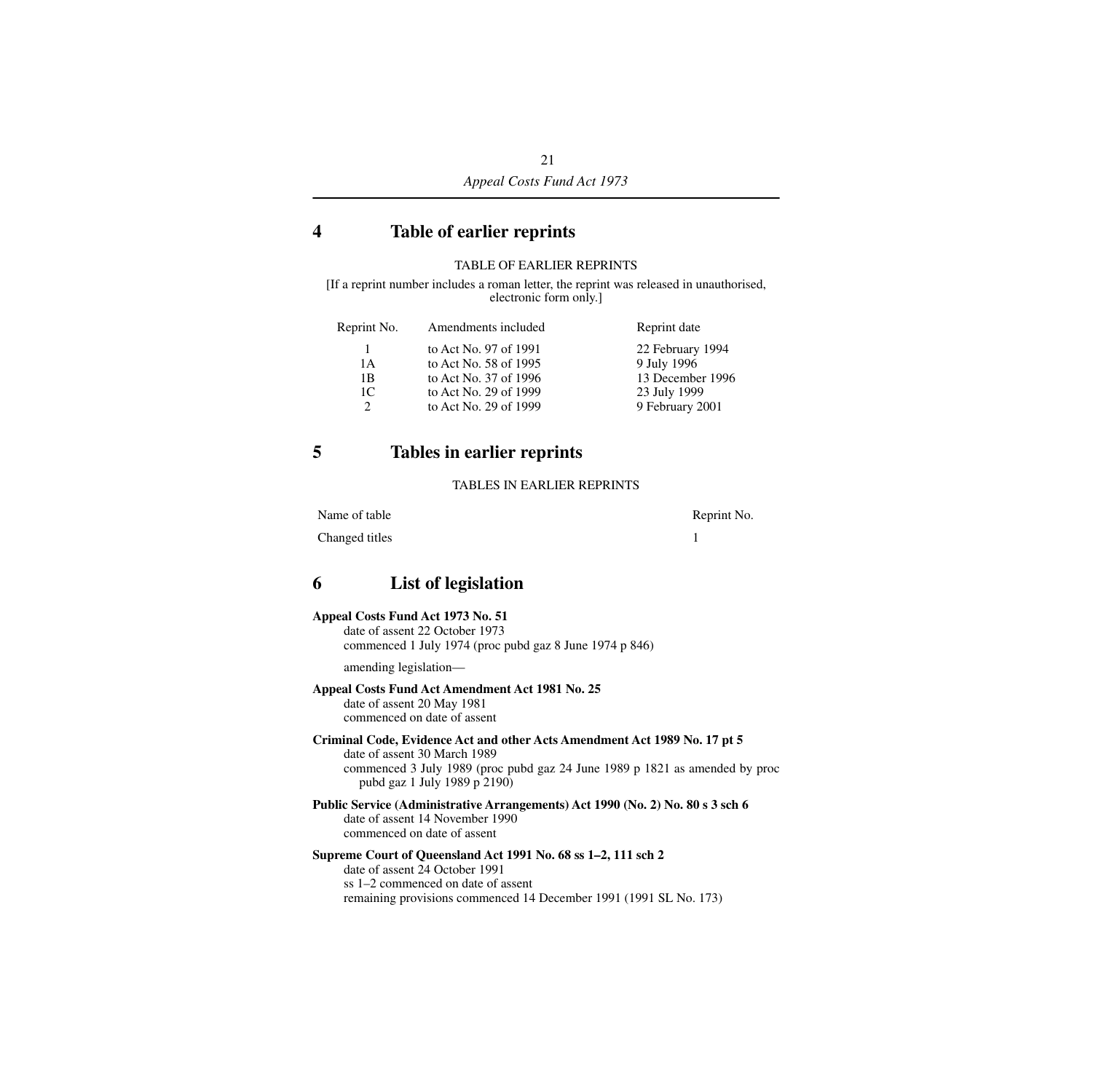<span id="page-23-0"></span>

| Statute Law (Miscellaneous Provisions) Act 1991 No. 97 ss 1-3 sch 1<br>date of assent 17 December 1991<br>amendment (2) commenced 6 November 1980 (see s 3 sch 1)<br>remaining provisions commenced on date of assent                                                      |  |  |  |
|----------------------------------------------------------------------------------------------------------------------------------------------------------------------------------------------------------------------------------------------------------------------------|--|--|--|
| Statute Law Revision Act (No. 2) 1995 No. 58 ss 1-2, 4 sch 1<br>date of assent 28 November 1995<br>commenced on date of assent                                                                                                                                             |  |  |  |
| Public Service Act 1996 No. 37 ss 1–2, 147 sch 2<br>date of assent 22 October 1996<br>ss 1–2 commenced on date of assent<br>remaining provisions commenced 1 December 1996 (1996 SL No. 361)                                                                               |  |  |  |
| Statute Law (Miscellaneous Provisions) Act 1999 No. 19 ss 1–3 sch<br>date of assent 30 April 1999<br>commenced on date of assent                                                                                                                                           |  |  |  |
| Financial Administration Legislation Amendment Act 1999 No. 29 ss 1-2, pt 4 sch<br>date of assent 16 June 1999<br>ss 1–2, 50 commenced on date of assent<br>remaining provisions commenced 1 July 1999 (1999 SL No. 122 and see 1999<br>SL No. 119, 1999 SL No. 70 s 2(3)) |  |  |  |
| Justice and Other Legislation (Miscellaneous Provisions) Act 2002 No. 34 ss 1, 74<br>sch 6<br>date of assent 16 August 2002<br>commenced on date of assent                                                                                                                 |  |  |  |
| <b>List of annotations</b><br>7                                                                                                                                                                                                                                            |  |  |  |
| <b>Arrangement of Act</b><br>om R1 (see RA s 36)<br>s <sub>3</sub>                                                                                                                                                                                                         |  |  |  |
| Interpretation<br>amd 1990 No. 80 s 3 sch 6; 1991 No. 97 s 3 sch 1; 2002 No. 34 s 74 sch 6<br>s <sub>4</sub><br>def "assessed" ins 2002 No. 34 s 74 sch 6<br>def "proper officer" amd 1999 No. 19 s 3 sch                                                                  |  |  |  |
| <b>Appeal Costs Fund</b><br>s <sub>5</sub><br>amd 1999 No. 29 s 50 sch; 2002 No. 34 s 74 sch 6                                                                                                                                                                             |  |  |  |
| <b>Appeal Costs Board</b><br>$s\,6$<br>amd 1996 No. 37 s 147 sch 2; 2002 No. 34 s 74 sch 6                                                                                                                                                                                 |  |  |  |
| <b>Staff</b><br>s <sub>9</sub><br>amd 1996 No. 37 s 147 sch 2                                                                                                                                                                                                              |  |  |  |
| <b>Additional fees on documents</b><br>amd 1999 No. 19 s 3 sch<br>s 10                                                                                                                                                                                                     |  |  |  |
|                                                                                                                                                                                                                                                                            |  |  |  |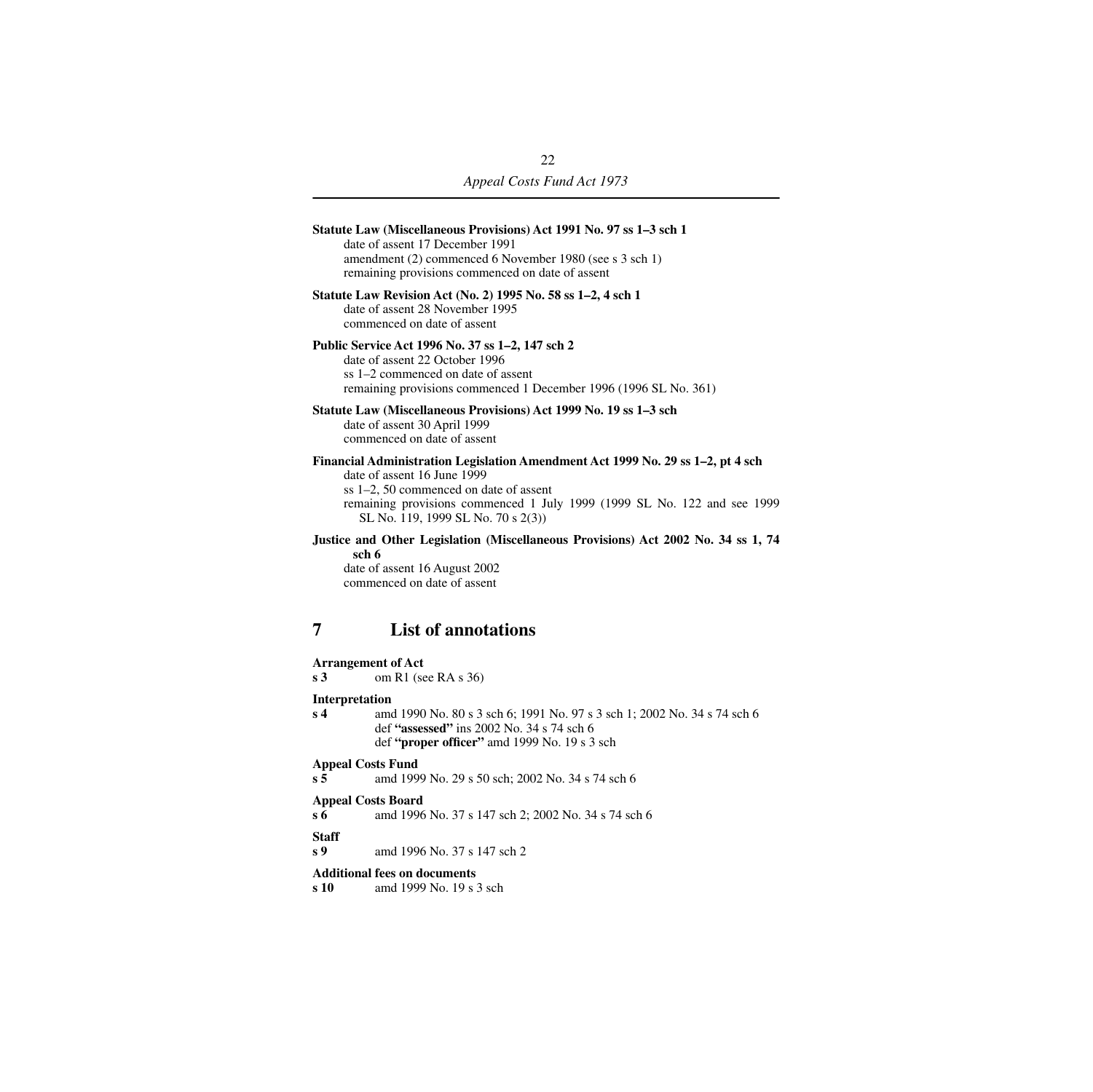**Statement to Minister prov hdg** amd 1999 No. 29 s 50 sch **s 12** amd 1999 No. 29 s 50 sch **Payments by Minister to fund prov hdg** amd 1999 No. 29 s 50 sch **s 13** amd 1999 No. 29 s 50 sch **Grant of indemnity certificate s 15** amd 1995 No. 58 s 4 sch 1; 1999 No. 19 s 3 sch; 2002 No. 34 s 74 sch 6 **Effect of indemnity certificate under s 15 s 16** amd 1981 No. 25 s 2; 2002 No. 34 s 74 sch 6 **Grant of indemnity certificate to successful appellant s 17** amd 1999 No. 19 s 3 sch **Effect of indemnity certificate under s 17 s 18** amd 2002 No. 34 s 74 sch 6 **Discretion as to indemnity certificate s 21** amd 1999 No. 19 s 3 sch **Abortive proceedings and new trials after proceedings discontinued s 22** amd 1991 No. 97 s 3 sch 1; 1995 No. 58 s 4 sch 1 **Entitlement where point of law referred under s 669A(2) of Code s 22A** ins 1989 No. 17 s 72 amd 1991 No. 68 s 111 sch 2 **Entitlement on order for new trial on certain grounds s 23** amd 2002 No. 34 s 74 sch 6 **Entitlement on refusal of court to sanction compromise**<br>s 24 and 2002 No. 34 s 74 sch 6 **s 24** amd 2002 No. 34 s 74 sch 6 **Regulation-making power**

**prov hdg** sub 1995 No. 58 s 4 sch 1 **s 26** amd 1995 No. 58 s 4 sch 1; 2002 No. 34 s 74 sch 6

# <span id="page-24-0"></span>**8 List of forms**

**Form 1—Version 1—Indemnity certificate pursuant to section 15 of the Appeal Costs Fund Act 1973** pubd gaz 28 January 2000 pp 264–5

**Form 2 Version 1—Application to the Appeal Costs Board by the respondent for a certificate authorising payment from the Appeal Costs Fund pursuant to section 16(1) of the Act** pubd gaz 28 January 2000 pp 264–5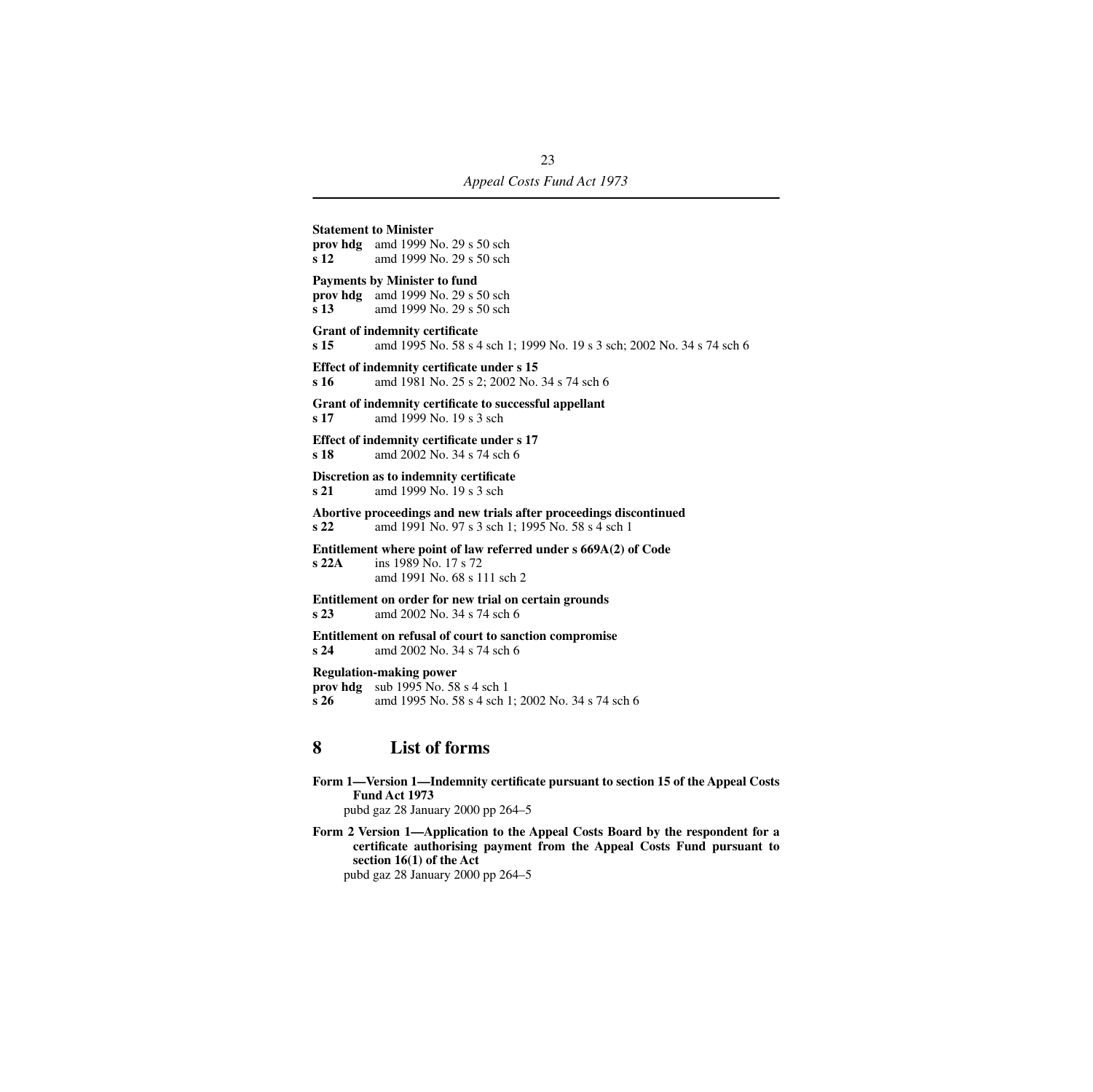- **Form 3 Version 1—Application to the Appeal Costs Board by the abovenamed (appellant or respondent) for a certificate authorising payment from the Appeal Costs Fund pursuant to section 16(2) of the Act** pubd gaz 28 January 2000 pp 264–5
- **Form 4 Version 1—Certificate of the Appeal Costs Board authorising payment from the Appeal Costs Fund pursuant to section 16 and section 5(8) of the Act** pubd gaz 28 January 2000 pp 264–5
- **Form 5 Version 1—Indemnity certificate pursuant to section 17 of the** *Appeal Costs Fund Act 1973* pubd gaz 28 January 2000 pp 264–5
- **Form 6 Version 1—Application to the Appeal Costs Board by the appellant for certificate authorising payment from the Appeal Costs Fund pursuant to section 18 of the Act** pubd gaz 28 January 2000 pp 264–5
- **Form 7 Version 1—Certificate of the Appeal Costs Board authorising payment from the Appeal Costs Fund pursuant to section 18 and section 5(8) of the Act** pubd gaz 28 January 2000 pp 264–5
- **Form 8 Version 1—Certificate pursuant to section 22(1)(c) of the** *Appeal Costs Fund Act 1973* pubd gaz 28 January 2000 pp 264–5
- **Form 9 Version 1—Application to the Appeal Costs Board for a certificate authorising payment from the Appeal Costs Fund pursuant to** *(section 22, or section 23)* **of the Act** pubd gaz 28 January 2000 pp 264–5
- **Form 10 Version 1—Certificate of the Appeal Costs Board authorising payment from the Appeal Costs Fund pursuant to section** *(22 or 23)* **of the Act and section 5(8) of the Act** pubd gaz 28 January 2000 pp 264–5
- **Form 11 Version 1—Application to the Appeal Costs Board for a certificate authorising payment from the Appeal Costs Fund pursuant to section 24 of the Act**
	- pubd gaz 28 January 2000 pp 264–5
- **Form 12 Version 1—Application to the Appeal Costs Board by the abovenamed** *(name of infant plaintiff or name of the infant plaintiff's next friend or name of the defendant)* **for a certificate authorising payment from the Appeal Costs Fund pursuant to section 24(2) of the Act** pubd gaz 28 January 2000 pp 264–5
- **Form 13 Version 1—Certificate of the Appeal Costs Board authorising payment from the Appeal Costs Fund pursuant to section 24 of the Act and section 5(8) of the Act**

pubd gaz 28 January 2000 pp 264–5